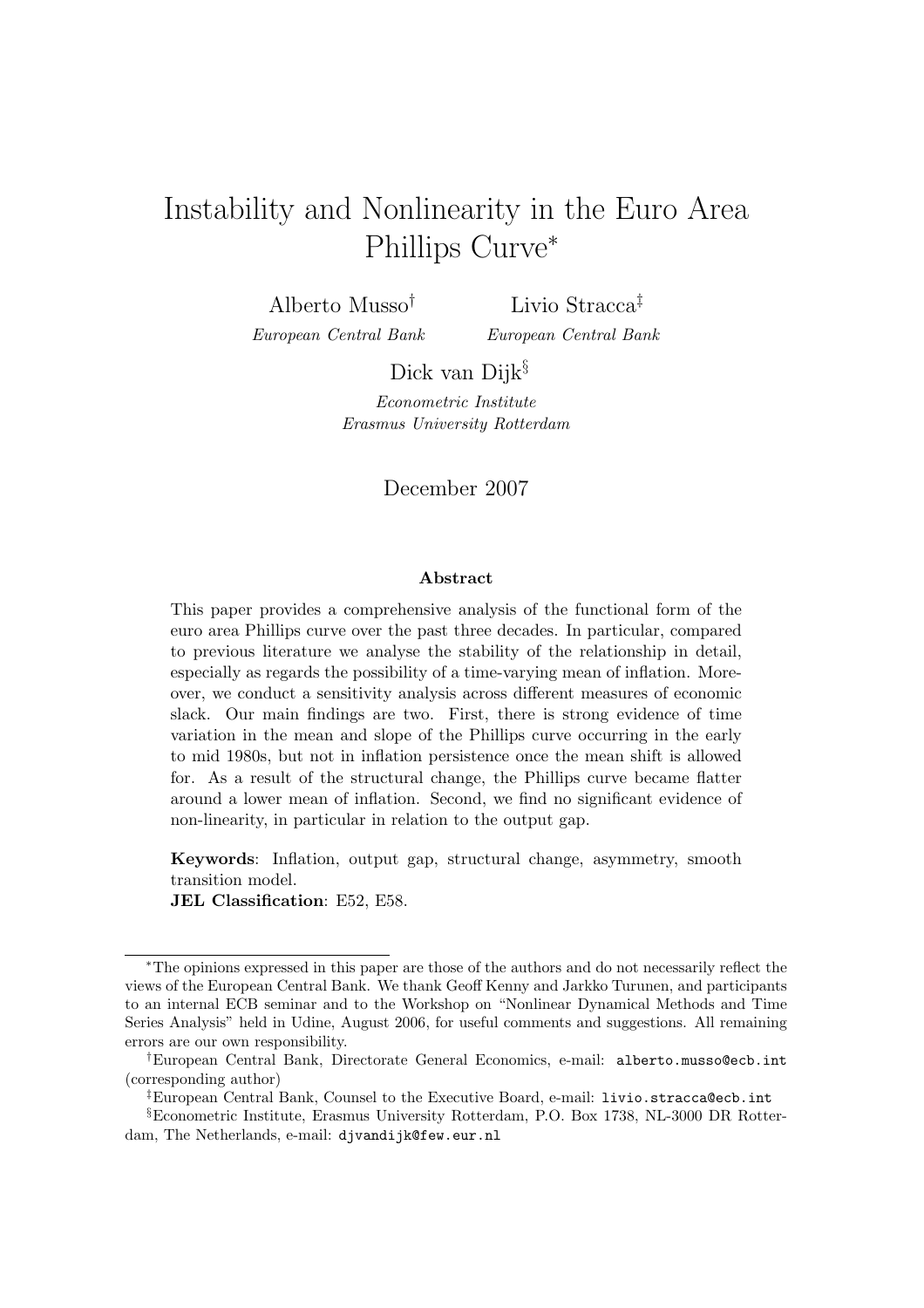# 1 Introduction

The dynamics of inflation have changed substantially in many if not all advanced economies over the past four decades. For example, the average level of inflation has been subject to dramatic shifts over time (Cecchetti et al., 2007). Moreover, in recent years a number of studies have documented important changes also in the degree of inflation persistence (Cecchetti and Debelle, 2006). In addition, the volatility of inflation has changed during the past three decades, with a large decline observed since the mid-1980s to early 1990s, depending on the country (van Dijk et al. 2002a). As a result of these changes, modelling and forecasting inflation dynamics has become an arduous task. The complexity in modelling inflation dynamics relates not only to the various types of above-mentioned structural changes in the statistical properties of inflation, but also to the fact that to some extent these changes are related to one another in various ways. For example, a key result of the Eurosystem Inflation Persistence Network (IPN) is that estimates of the euro area inflation persistence tend to be rather high unless shifts in the mean of inflation (for which there is clear statistical evidence) are allowed for (Altissimo et al., 2006). Hence, it is important to analyse these changes jointly. At the same time, modelling inflation is complicated also by the fact that in addition to its (potential) instability, different forms of nonlinearity can be relevant. For example, some studies have pointed out the possibility that the response of inflation to changes in economic activity may be asymmetric, with demand increases having a stronger impact on prices than demand decreases (Laxton et al., 1999).

While much effort has been devoted to analysing the inflation process for the US economy, much less research has been undertaken for the euro area. As a result, it is still uncertain how to best model euro area inflation. This gap is rather unfortunate, given the mandate of the European Central Bank, whose primary objective is to ensure price stability at euro area aggregate level. Some efforts have been directed in recent years to analysing euro area inflation dynamics, especially in the context of the so-called New Keynesian Phillips Curve (NKPC) framework, with mixed results, as discussed in more detail below. As regards the traditional Phillips curve approach, relatively little has been done to assess its usefulness for the euro area. The few existing studies, such as Aguiar and Martins (2005), Dolado et al. (2005), Rudd and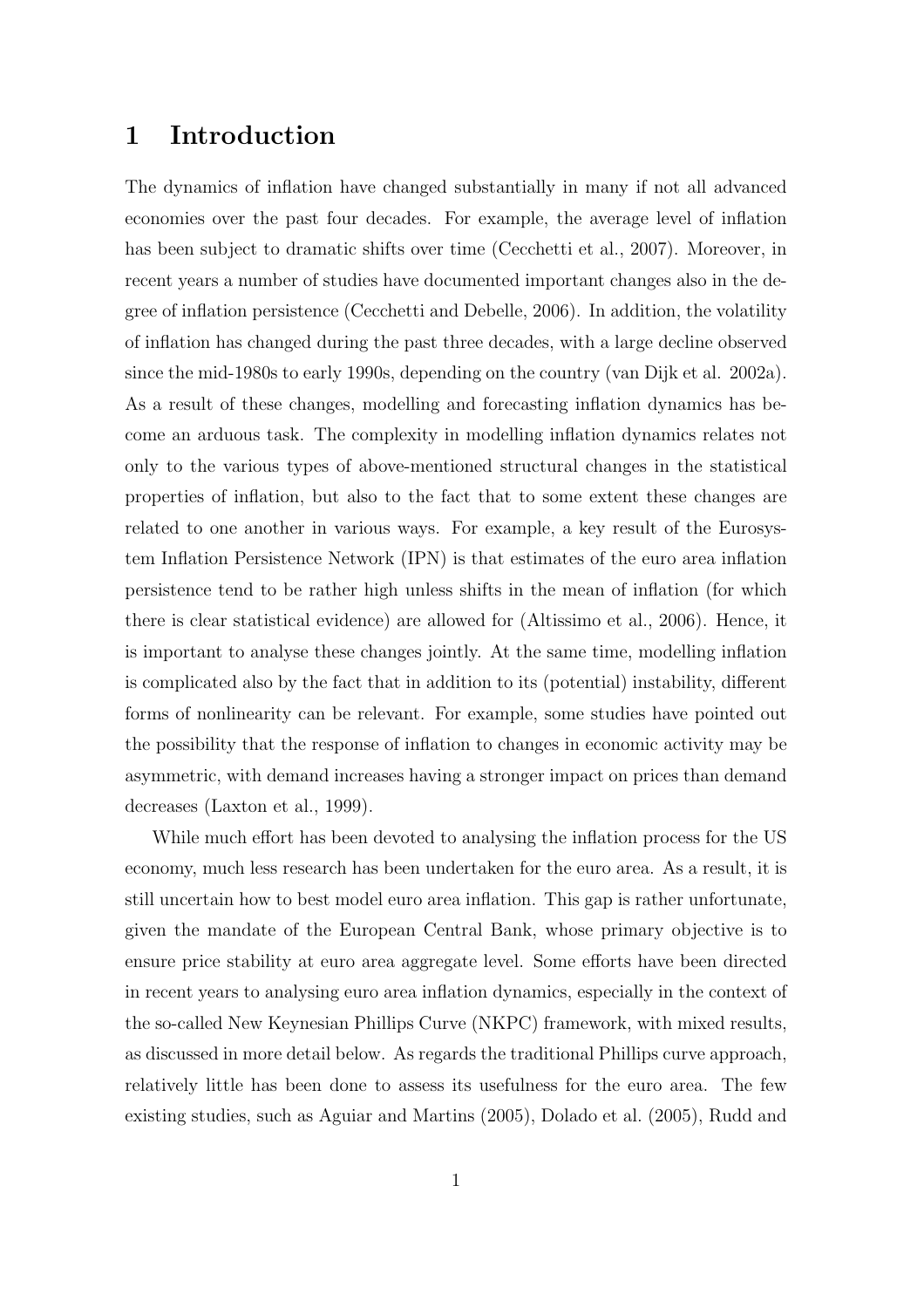Whelan (2005), and Baghli et al. (2007), include only a limited analysis of possible instability and nonlinearities. As a result, several questions remained unanswered regarding the most appropriate way to model inflation dynamics in the euro area.

Although an assessment of the functional form of the Phillips curve is fraught with empirical difficulties, the policy implications of this question are extremely important. Let us consider, for example, the situation of a policy-maker who is uncertain on whether the Phillips curve has a linear or alternatively a piecewise linear form as in Filardo (1998) and Barnes and Olivei (2003). In the first case, the policy-maker is confronted with a trade-off between stimulating demand and creating inflation, while in the latter case there is the possibility of pushing demand at least up to a certain limit without causing a significant increase in inflation. Therefore, a careful empirical modelling of the functional form of the Phillips curve is of paramount importance.

Against this background, the aim of the present paper is to provide a comprehensive analysis of euro area inflation dynamics, focusing on the functional form of the Phillips curve. We explicitly and carefully address the stability of the relationship between inflation and economic activity, accounting for the possibility of structural change in the mean, persistence, and volatility of inflation, as well as in the slope of the curve. In addition, we examine the appropriate functional form of the curve by means of the methodology of smooth transition regression (STR) models, which allows for both convex and concave shapes of the curve. Although our main analysis is conducted on quarterly inflation based on the GDP deflator, we also analyse the price index that is preferred by the ECB, the Harmonised Index of Consumer Prices (HICP). For the latter indicator, we also analyse the possible presence of nonlinearity in the effect of additive price shocks stemming from oil and exchange rate developments. Finally, we conduct a thorough sensitivity analysis across different possible measures of economic slack.

The paper is structured as follows. In Section 2 we present a review of the literature. The data are described in Section 3. Section 4 presents the results for a linear Phillips curve specification for the euro area GDP deflator inflation. In Section 5 we assess the stability and linearity of this curve. In Section 6 we model the HICP inflation rate indirectly, by modelling the spread between the HICP and the GDP deflator. Finally, Section 7 concludes.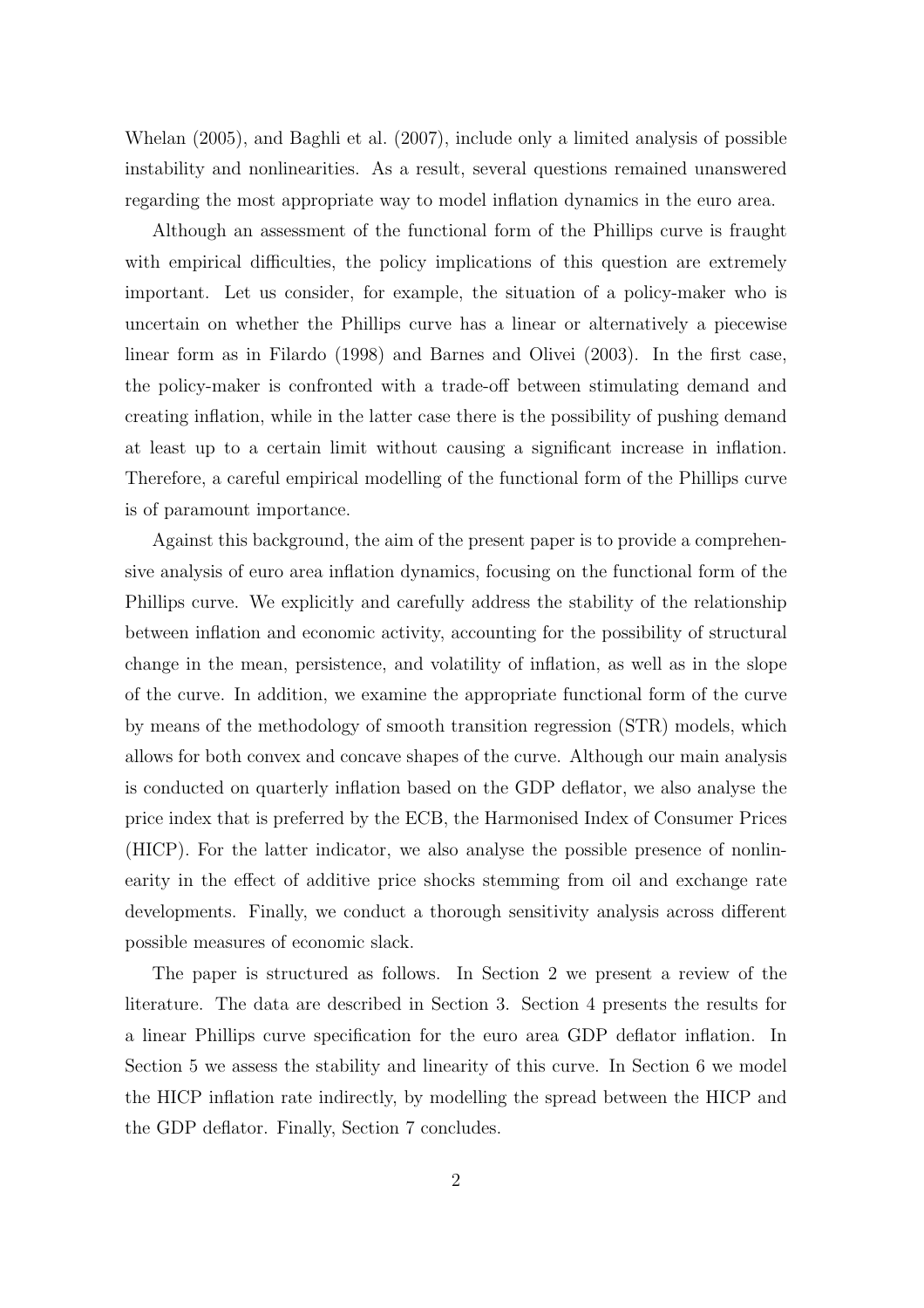# 2 Literature review and modelling issues

### 2.1 Inflation modelling

The focus of this paper is on the general class of traditional backward looking Phillips curves. This choice is suggested by a number of considerations. First, survey-based inflation forecast data for the euro area starting from the 1970s are not available. Second, alternative estimation approaches based on the Generalised Method of Moments which abstract from inflation forecasts are surrounded by a number of controversial econometric aspects, limiting the reliability of NKPC estimates. Third, recent studies, in particular by Rudd and Whelan (2007), cast doubt on the ability of the NKPC (including its hybrid form, that is, with added lags of inflation) to provide a useful empirical characterisation of the inflation process and present evidence in support of the traditional Phillips curve for both the US and the euro area. While we do not take a stand on this debate, we note that it makes the estimation of a backward looking Phillips curve at least not a clearly sub-optimal choice. Finally, it should be emphasised that we conduct a thorough stability analysis in this paper, and in so doing we cater for the possible impact of the Lucas critique, which is often mentioned as the main shortcoming of backward looking macroeconomic models.

Although traditional Phillips curve relationships are building blocks of a number of macroeconomic models for the euro area, including the Area Wide Model (AWM), relatively few studies have provided a detailed modelling assessment of this key relationship. A number of studies providing estimates of the traditional Phillips curve in the euro area have been published in recent years.<sup>1</sup> However, no consensus seems to prevail as regards the most appropriate specification of the relationship. For example, Dolado et al. (2005) and Baghli et al. (2007) provide some evidence for the relevance of nonlinearity in the euro area Phillips curve, while Aguiar and Martins (2005) suggest that the empirical evidence against the linear specification is weak. Rudd and Whelan (2005) do not consider nonlinear specifications but conduct an extensive stability analysis of the linear Phillips relationship and find little evidence of instability. The main reasons of these contrasting results can be related to different

<sup>&</sup>lt;sup>1</sup>Other papers include a euro area Phillips curve as a component of a broader, multivariate framework, such as Fagan et al.  $(2005)$ , Proietti et al.  $(2007)$ , Rünstler  $(2002)$  and Fabiani and Mestre (2004).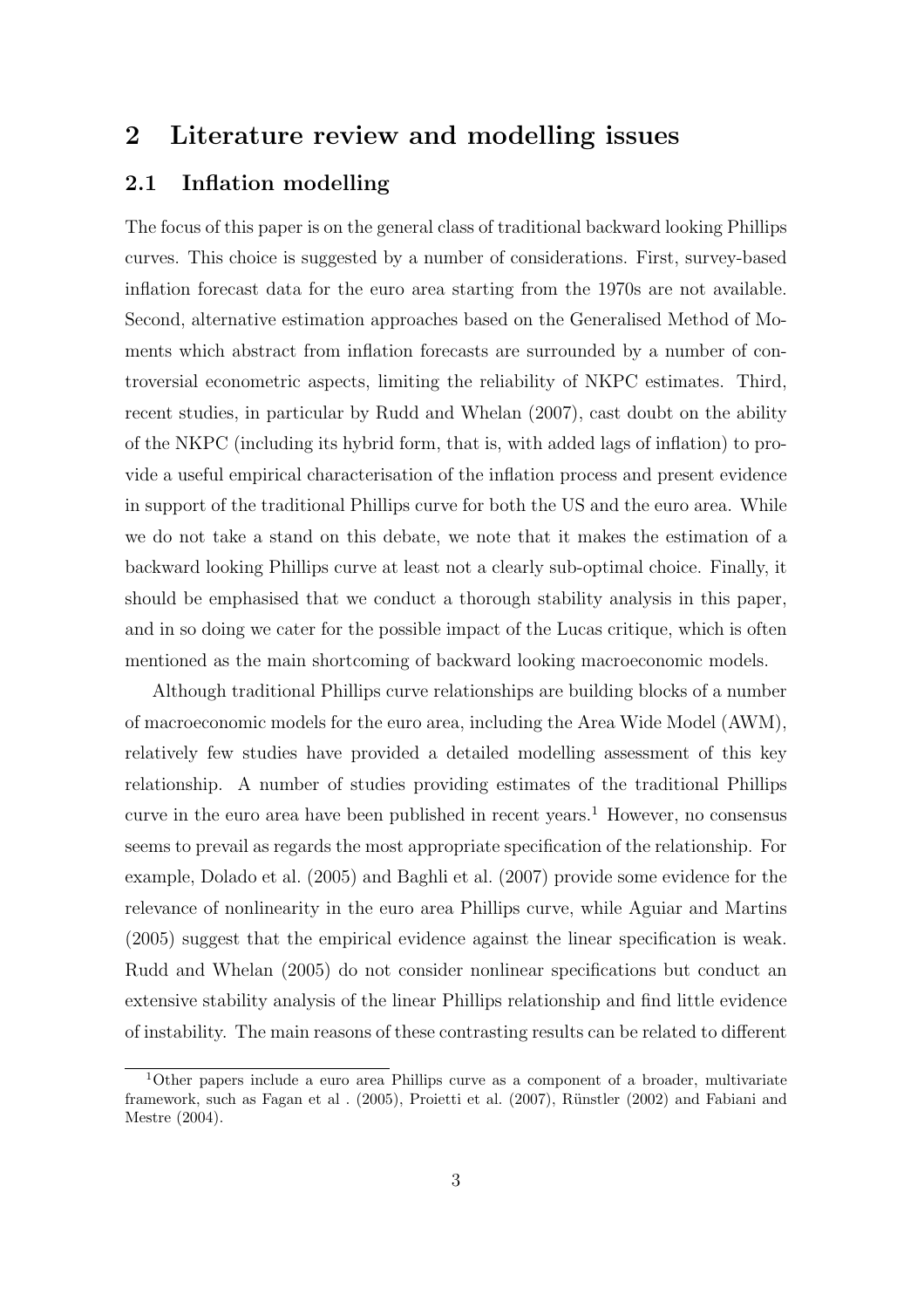sample periods and different specifications, but possibly also data issues may play a role. In particular, the measures used for capturing economic slack tend to differ and range from output gap estimates based on simple filters (Rudd and Whelan, Dolado et al.) to estimates based on more structural unobserved components models (Aguiar and Martins, Baghli et al.). Sensitivity analysis to assess how results vary using alternative slack estimates is typically very limited or even missing in these studies. Given the uncertainty surrounding these estimates, this could turn out to be a significant limitation.

### 2.2 Instability

As discussed in the Introduction, various forms of instability in inflation dynamics have been documented for most advanced economies, including structural changes in the mean, persistence, and volatility of inflation. Focusing on the euro area, Corvoisier and Mojon (2005) find three breaks for the euro area inflation rate: in 1972 and 1985 with reference to the CPI/HICP and 1993 using the GDP deflator. Angeloni et al. (2006) present evidence of a permanent decline in the persistence of euro area after the mid-1990s, even after allowing for breaks in the mean of inflation.

While it is important to take into account these instabilities, it is questionable whether the most appropriate way to detect and model them is via structural breaks tests assuming abrupt changes. In particular, consistent with the idea that most regime changes tend to be gradual, several studies (especially on the US) adopt modelling approaches based on smoothly time-varying coefficients, rather than assuming abrupt changes (see for example Stock and Watson, 2007). We follow this suggestion here by adopting the smooth transition regression framework.

Several papers have found evidence of instability also in the slope of the Phillips curve, that is, on the response of inflation to demand pressures. In particular, some studies have highlighted the possibility that the Phillips curve may have flattened, i.e. the slope may have decreased, in several advanced economies (Borio and Filardo, 2007). The interpretation of this change in slope of the Phillips curve is still an open issue. A hypothesis which has received much attention is that the source of this flattening may be related to the process of globalisation (Melick and Galati, 2006). Other authors attribute the reduction in the slope to changes in monetary policy, such as Roberts (2006). However, there does not seem to be robust evidence for this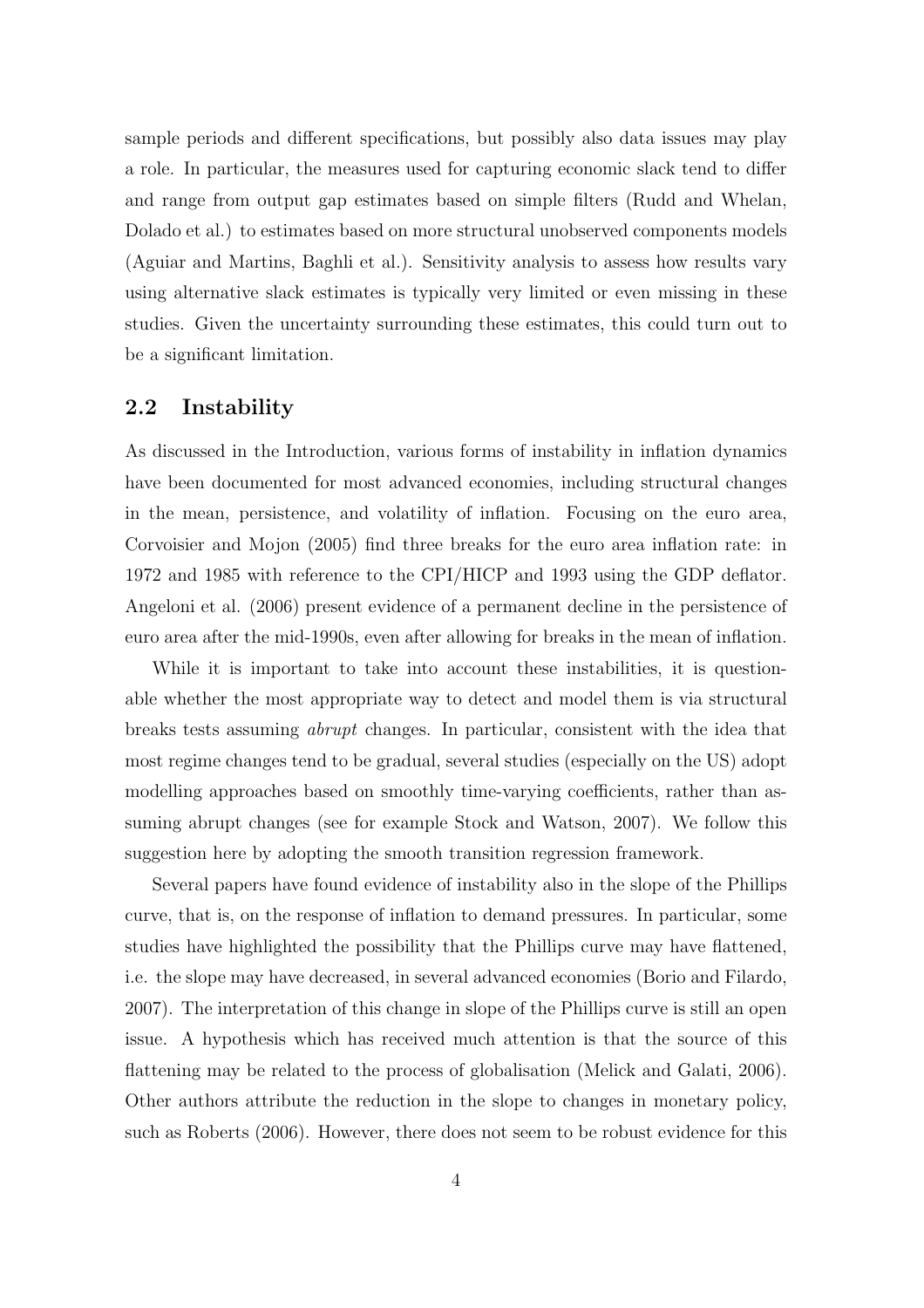hypothesis, as recently shown by Ihrig et al. (2007).

Some evidence for significant changes over time has been uncovered also with regards to the impact of oil and exchange rate shocks to inflation. For example, a number of studies have documented a significant decline in the pass-through of oil prices to consumer price inflation in several advanced economies since the 1980s (De Gregorio et al., 2007). Blanchard and Gal´ı (2007) confirm this findings and conclude that various forces have caused this decline, including improved monetary policy, more flexible labour markets and a smaller dependence on oil. Other studies have provided evidence for a reduced exchange rate pass-through to consumer price inflation in advanced economies after the 1980s, although this decline is not always statistically significant (Ihrig et al., 2006).

### 2.3 Nonlinearity and asymmetry

There is a long tradition of thought in monetary economics, going back at least to the times of John Maynard Keynes, suggesting that the Phillips curve may be nonlinear and in particular have a convex shape, reflecting the existence of discontinuity in firms' price adjustment costs, for example due to downward wage rigidity (e.g. Clark and Laxton, 1997). A convex Phillips curve implies that inflation may fail to decline in response to a shortfall of excess demand, but pick up significantly should demand exceed a certain threshold: the marginal reaction of inflation to a spending stimulus, for example coming from monetary policy, is therefore path-dependent. An extreme form of convexity is an asymmetric curve, where inflation reacts to excess demand only if the latter is above a certain level. It is worth noting that, in fact, the relationship initially proposed by Phillips was, indeed, a curve.

The existing empirical evidence for the US and other industrialised economies is, however, mixed. Akerlof, Dickens and Perry (1996) and Debelle and Laxton (1997), among others, suggest a convex Phillips curve is appropriate, while Gordon (1997) argues in favour of a linear curve and Stiglitz (1997) even of a concave one. The evidence on the functional form of the Phillips curve is particularly scant and controversial in the euro area, partly reflecting the challenges associated to gathering appropriately harmonised and long time series of data for this economy compared, for example, with the US. Interestingly, research conducted within the Eurosystem IPN has found that prices in the euro area appear to respond more strongly to cost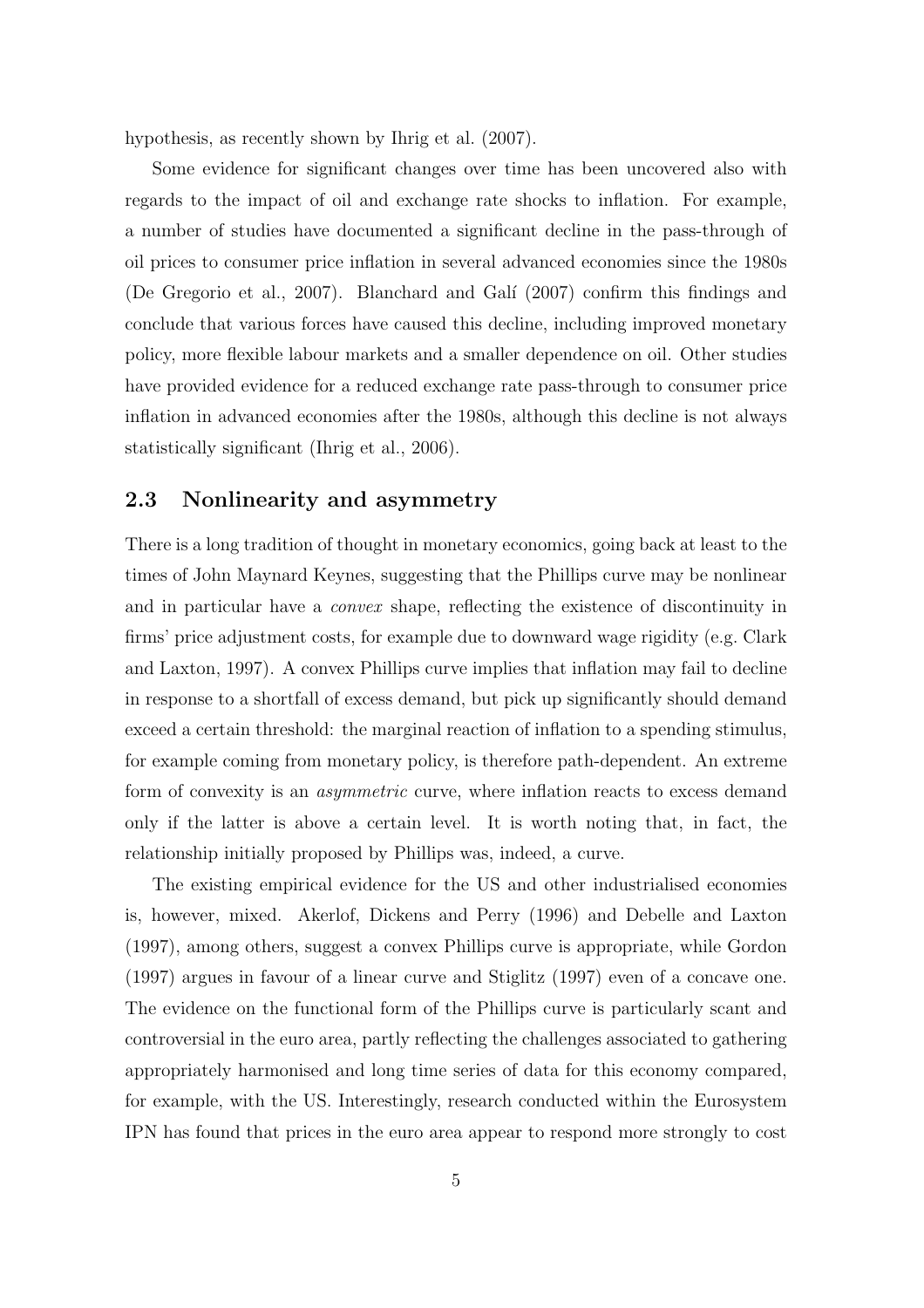increases than to decreases, but at the same time more to a fall in demand than to a rise (Fabiani et al., 2006). Transposing this micro evidence to the macroeconomic level, the first bit of evidence would point to a convex Phillips curve, while the second bit suggests a concave curve. On the whole, therefore, the IPN evidence does suggest the existence of some interesting nonlinearity, but the implications at the aggregate level are unclear.

Aguiar and Martins (2005) test the linearity of the euro area Phillips curve using data from 1970 to 2002 and find that there is not enough statistical evidence for rejecting the null of linearity. However, Dolado et al. (2005) suggest that nonlinearities may be present, working on data from 1984 to 2001. In particular, in their specification the square value of the output gap enters significantly and with a positive coefficient in the equation, suggesting a convex Phillips curve.

# 3 Data

The data for our empirical analysis is obtained from the Area Wide Model (AWM) database<sup>2</sup> and has quarterly frequency, spanning the period 1970:1 to 2005:4. We focus on the two main measures of inflation for the euro area, which are based on the GDP deflator and the Harmonised Index of Consumer Prices (HICP). Although the latter is the main indicator referred to by the ECB and is the ultimate target of our analysis, as discussed below there are certain benefits in starting from a model for the former and then analysing the link between these two price series.<sup>3</sup> Figure 1 shows the developments of the GDP deflator and the HICP over the sample period in terms of annualised quarter-on-quarter inflation rates. Although the two series move closely together<sup>4</sup> and follow broadly similar patterns, sizable deviations can be observed over some prolonged periods such as the late-1970s and mid-1980s. Moreover, while the GDP deflator also is available in seasonally adjusted form, the HICP only comes in seasonally unadjusted form, a fact which has to be borne in mind in the modelling process.

<sup>2</sup>For more details on the AWM database see Fagan et al. (2005). We make use of the database version released in September 2006, which extends to 2005:4.

<sup>3</sup>This approach is frequently adopted in several macroeconomic models which specify a Phillips type relationship, including the AWM.

<sup>4</sup>Over the complete sample period the correlation between GDP deflator and HICP inflation is 0.89.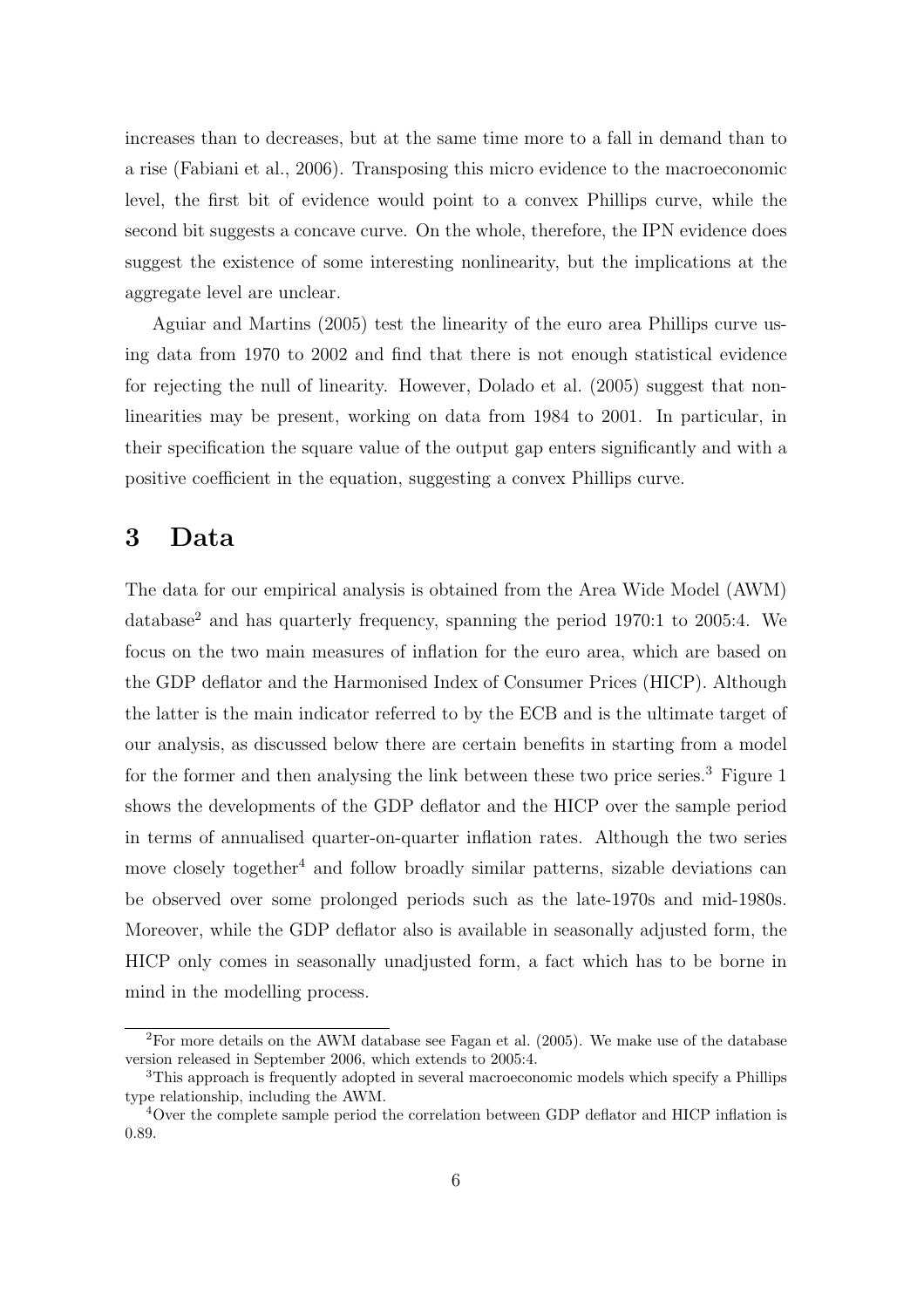### - insert Figure 1 about here -

Typical measures of the output gap are surrounded by a large degree of uncertainty, see Orphanides and van Norden (2005) and Camba-Méndez and Rodriguez-Palenzuela (2003), among others. For that reason, we consider several alternative indicators of economic slack. First, we employ three alternative estimates of the output gap based on the multivariate unobserved components model of Proietti et al.  $(2007)$ <sup>5</sup> Second, we use three frequently used measures based on statistical filters applied to real GDP: the Baxter-King band-pass filter, the Hodrick-Prescott filter, and a univariate unobserved components model.<sup>6</sup>

### - insert Figures 2 and 3 about here -

Figure 2 displays the output gap measures that we consider, while Table 1 reports summary statistics. From the graph it appears that, although all six variables are highly correlated, their amplitude tends to vary. The large positive cross-correlations in Table 1 confirm that there is a great deal of co-movement across the different output gap measures. At the same time, it is also clear that there is no perfect collinearity among them. To avoid the peculiarities of a specific output gap measure, in the empirical analysis in the following sections we will make use of their first principal component, which is shown in Figure 3. In Section 5.1 we conduct a sensitivity analysis where we consider the individual output gap estimates and an alternative summary measure based on their simple average.

<sup>&</sup>lt;sup>5</sup>The three versions of the multivariate unobserved components model, based on the production function approach, consist of the common cycles (CC) version, the pseudo-integrated cycles (PIC) version, and the bivariate version (BIV). The CC specification is estimated under the assumption that all cyclical variables in the system (total factor productivity, unemployment, labour force participation) follow the relatively short cycle in capacity utilisation. The PIC specification is estimated under the assumption that the cycles in the labour variables are more persistent. The BIV specification is based on a bivariate system for inflation and output only. See Proietti et al. (2007) for more details.

<sup>6</sup>The three univariate filters are applied to real GDP, extended backwards (using a euro area aggregate based on OECD data) and projected forwards (with a simple autoregressive model) by three years. Subsequently, the first and last three years of the estimated cycles were discarded, as recommended by Baxter and King (1999) for the band-pass filter. The univariate unobserved components model was specified as a basic smooth unobserved components model (fixed level, stochastic slope) with a stochastic cycle (with damping factor equal to 0.9 and period equal to 20) and outlier corrections (found via tests based on the auxiliary residuals) in 1974:3, 1986:1, and 1987:1.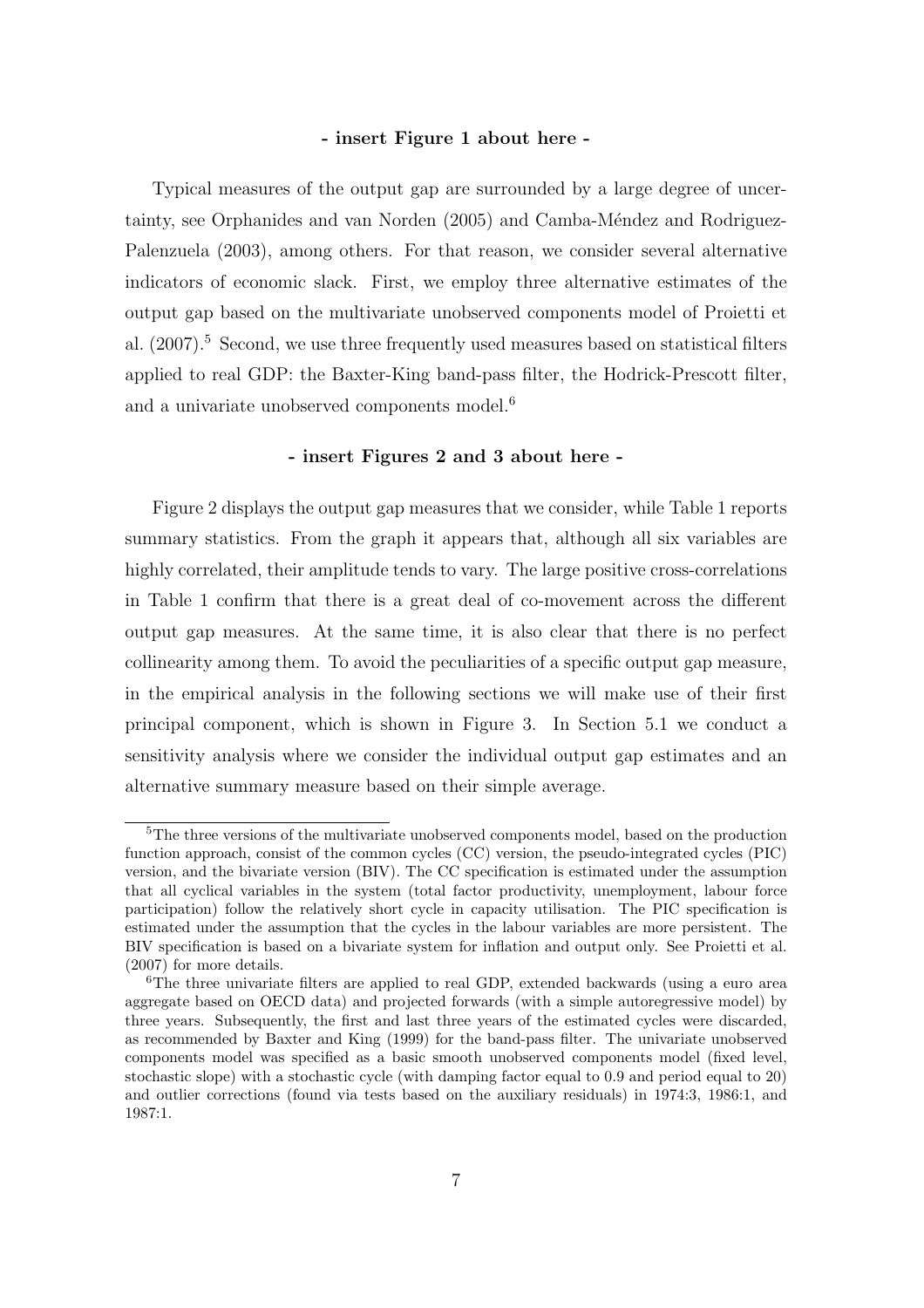### - insert Table 1 about here -

In part of the analysis also two common indicators of additive price shocks are included, namely the quarter-on-quarter growth rates in the euro nominal effective exchange rate (standardized to equal 100 in 1970:1) and the price of oil (in euros per barrel). The levels of these variables are plotted in Figure 4. The nominal effective exchange rate largely resembles the movements of European currencies against the US dollar, reaching a low value of 82 in 1985 followed by a rapid increase due to the Plaza agreement, and a substantial depreciation following the introduction of the euro in 1999 with the subsequent recovery during 2001-2003. The oil price clearly shows the OPEC-induced price jumps in 1973 and 1979, the rapid decline in 1985- 1986 following the increase in production initiated by Saudi Arabia, as well as the price hikes around the turn of the millennium and in 2004-2005.

- insert Figure 4 about here -

### 4 Linear Phillips curve specification

The main conclusion that we draw from the literature review in Section 2 is that a comprehensive modelling strategy is required in order to discriminate among alternative specifications for euro area inflation dynamics and the Phillips curve, in particular to account for the possible presence of various types of instabilities and nonlinearity. We start from a generalised form of the Phillips curve estimated by O'Reilly and Whelan (2005):

$$
\pi_t = \alpha + \rho \pi_{t-1} + \sum_{j=1}^p \psi_j \Delta \pi_{t-j} + \gamma x_t + \sum_{j=1}^k \lambda_j \Delta x_{t-j} + \delta' z_t + \varepsilon_t \tag{1}
$$

where quarterly inflation  $\pi_t$  (measured in annualised percentage points) is a function of its own lags ( $\Delta$  denotes the first difference operator), the output gap  $x_t$ , and a vector of supply shocks  $z_t$ . For the latter we consider quarter-on-quarter growth rates of the oil price and of the nominal effective exchange rate of the euro, denoted as  $o_t$  and  $e_t$ , respectively.<sup>7</sup> These shocks are included in the same way as the output

<sup>7</sup>Some studies, including Aguiar and Martins (2005) and Rudd and Whelan (2005), have used the imported goods deflator (in its deviations from overall inflation) as a proxy for supply side shocks. However, for the euro area such variable is not available from 1970. The series for the import deflator which are available form 1970 (such as from the AWM database) include intra-euro area trade, while series for the extra-euro area import deflator are available only from the 1990s.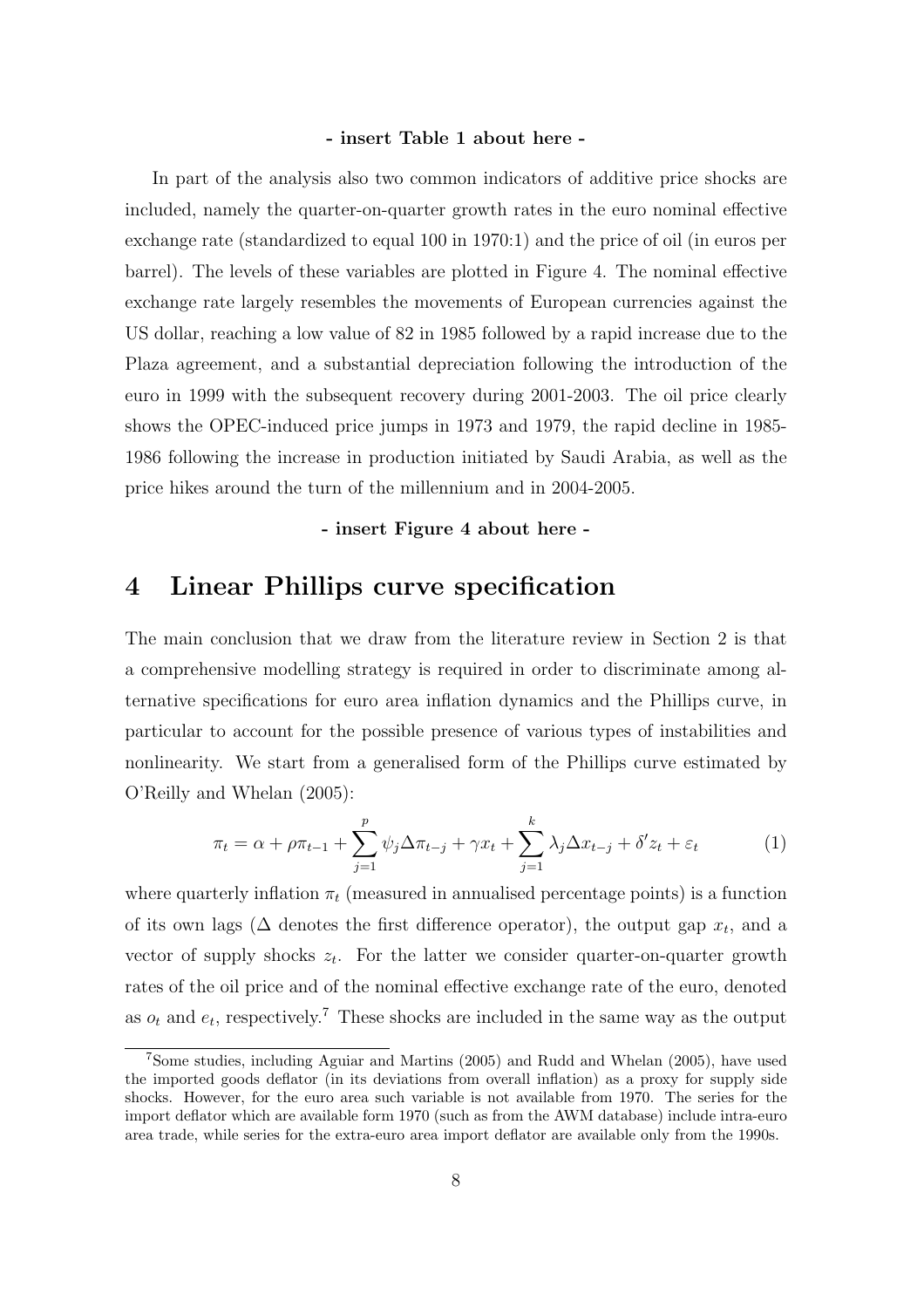gap  $x_t$ , that is,  $z_t$  consists of contemporaneous levels and first differences up to orders l and m, such that  $z_t = (o_t, \Delta o_t, \ldots, \Delta o_{t-l}, e_t, \Delta e_t, \ldots, \Delta e_{t-m})'$ . Both  $e_t$  and  $o_t$  are demeaned prior to inclusion and given that the output gap measure has mean zero by construction, the long-run mean of inflation in (1) is given by  $\alpha/(1-\rho)$ . Following O'Reilly and Whelan (2005) and others, we interpret  $\rho$  as a measure of inflation persistence. Compared with O'Reilly and Whelan (2005), we allow for lags in the output gap variable and include a number of additive price shocks. Thus, the relationship resembles the triangle model advocated by Gordon (1997).

We specify the linear Phillips curve in (1) for both the GDP deflator and HICP inflation, including quarterly dummies for the latter inflation measure in order to capture its seasonal behaviour. Furthermore, we include an additive outlier dummy for 1976:2, to capture the spike in the GDP deflator in that quarter, resulting from inflation spikes in some countries like Italy and Spain, largely associated with the consequences of the currency crises experienced in those countries over that period. For the output gap  $x_t$  we use the first principal component of six measures of economic slack, as described in the previous section. The maximum number of lags for all variables is four, with specific lag orders chosen by combining the information from the Akaike, Schwarz and Hannan-Quinn criteria, denoted as AIC, BIC and HQ. All models are estimated using an effective sample period from 1971:4-2005:4  $(T = 137$  observations).

In the process of developing a linear Phillips curve equation for the GDP deflator and HICP inflation, it turns out that the resulting specification for the former inflation measure is considerably simpler, in the sense that the supply shocks  $z_t$  do not enhance the explanatory power of the model while they are important for HICP inflation. For that reason we proceed by first considering a Phillips curve specification for the GDP deflator, excluding the additive price shocks, and subsequently modelling the relationship between the GDP deflator and HICP inflation using a bridge equation, which also takes into account the additive price shocks.

The appropriate lag orders are selected by varying  $p \in \{0, \ldots, 4\}$  and  $k \in$  $\{-1, 0, \ldots, 4\}$ , where  $p = 0$   $(k = -1)$  indicates that no first differences of inflation (the output gap) are included in the model. AIC selects  $p = 3$  and  $k = 3$ , while both BIC and HQ select  $p = 3$  and  $k = -1$ . Upon estimating both specifications, we find that the first differences of the output gap do not add substantially to the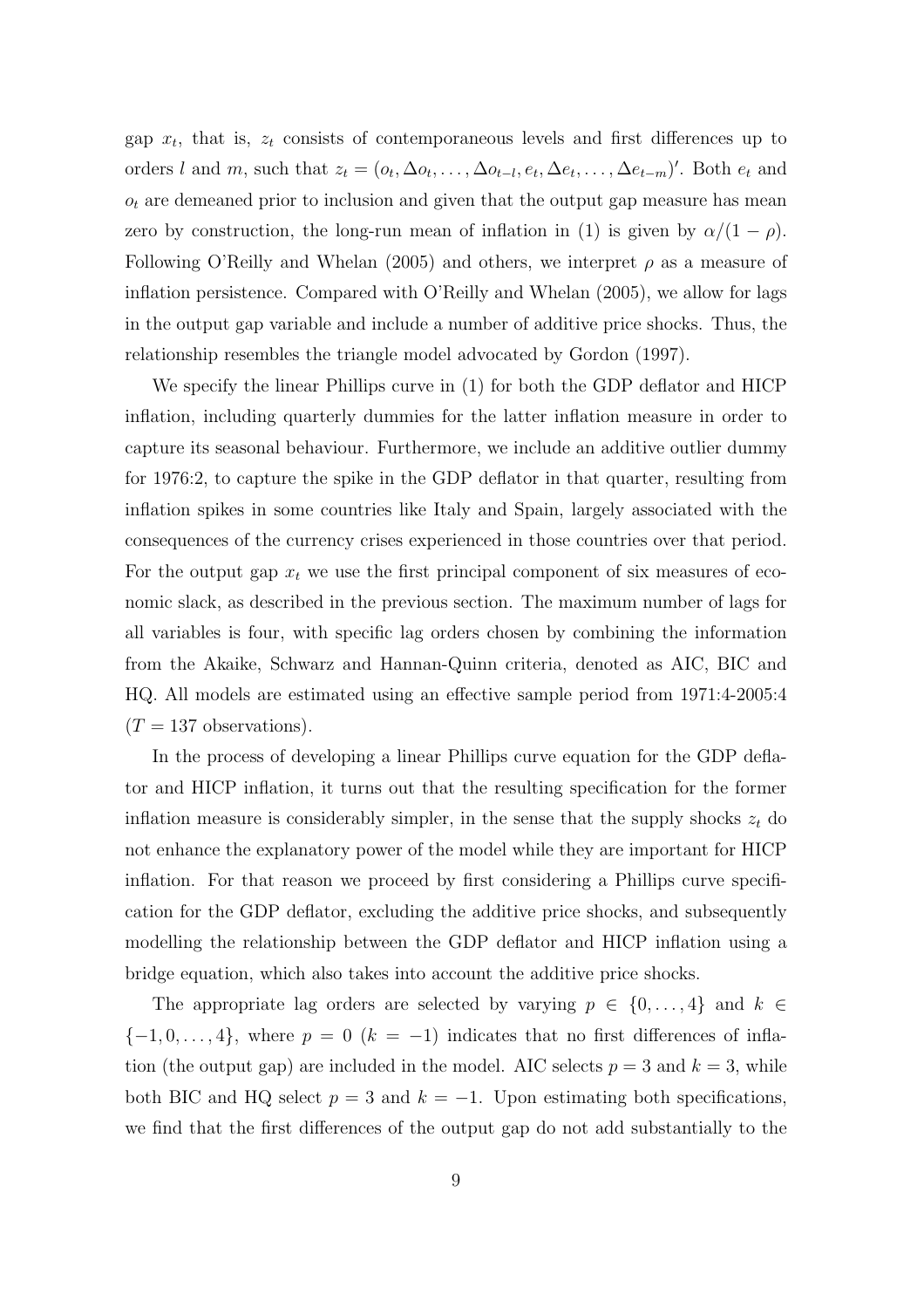model fit, such that we settle for the more parsimonious model which only includes its contemporaneous level. The resulting model is given by:

 $\hat{\pi}_t = 0.053 + 0.978 \pi_{t-1} - 0.493 \Delta \pi_{t-1} - 0.314 \Delta \pi_{t-2} - 0.370 \Delta \pi_{t-3} + 0.280 \, x_t$  $(2)$  $(0.151) (0.029) (0.080) (0.090) (0.100) (0.067)$  $\hat{\sigma}_{\pi} = 3.96, \ \hat{\sigma}_{\varepsilon} = 1.20, \ \text{SK} = 0.38, \ \text{EK} = 1.43, \ \text{LJB} = 15.1(5.0 \times 10^{-4}), \ \text{ARCH}(1) =$ 0.23(0.63), ARCH(4) = 7.12(0.13), LM<sub>SI</sub>(1) = 0.29(0.59), LM<sub>SI</sub>(4) = 1.47(0.22),  $AIC = 0.483, BIC = 0.654,$ 

where heteroskedasticity-consistent standard errors are given in parentheses below the parameter estimates,  $\hat{\sigma}_{\pi}$  is the standard deviation of the dependent variable,  $\hat{\sigma}_{\varepsilon}$  is the residual standard deviation, SK and EK are residual skewness and excess kurtosis, respectively, LJB is the Lomnicki-Jarque-Bera test of normality of the residuals, ARCH $(q)$  is the LM test of no ARCH effects up to order q in the residuals, and  $LM_{SI}(m)$  is the Breusch-Godfrey test for no residual autocorrelation up to and including lag m. The numbers in parentheses following the test statistics are  $p$ values.

The linear model seems adequate in that the errors are serially uncorrelated and homoskedastic, whereas the skewness and excess kurtosis are caused entirely by large residuals in 1973:1 and 1992:1. From this linear specification inflation appears to be highly persistent with  $\hat{\rho} = 0.978$ . The coefficient of the output gap level has the expected positive sign with  $\hat{\gamma} = 0.280$ .

### 5 Instability and nonlinearity

In this section we assess the stability and linearity of the Phillips curve specification for the GDP deflator discussed above. A relevant issue in this analysis is that nonlinearity and time-varying parameters generally are difficult to distinguish. In addition, instability in one part of the model may spuriously suggest instability of other parts as well. For example, a structural change in the mean of inflation, when neglected, may give the impression that inflation persistence has changed. In sum, analysing the linearity and stability of the Phillips curve requires a well-structured and comprehensive approach. For that purpose, we adopt the methodology underlying the time-varying smooth transition (TV-STR) models as developed in Lundbergh et al. (2003). TV-STR models allow for nonlinearity and time-varying parameters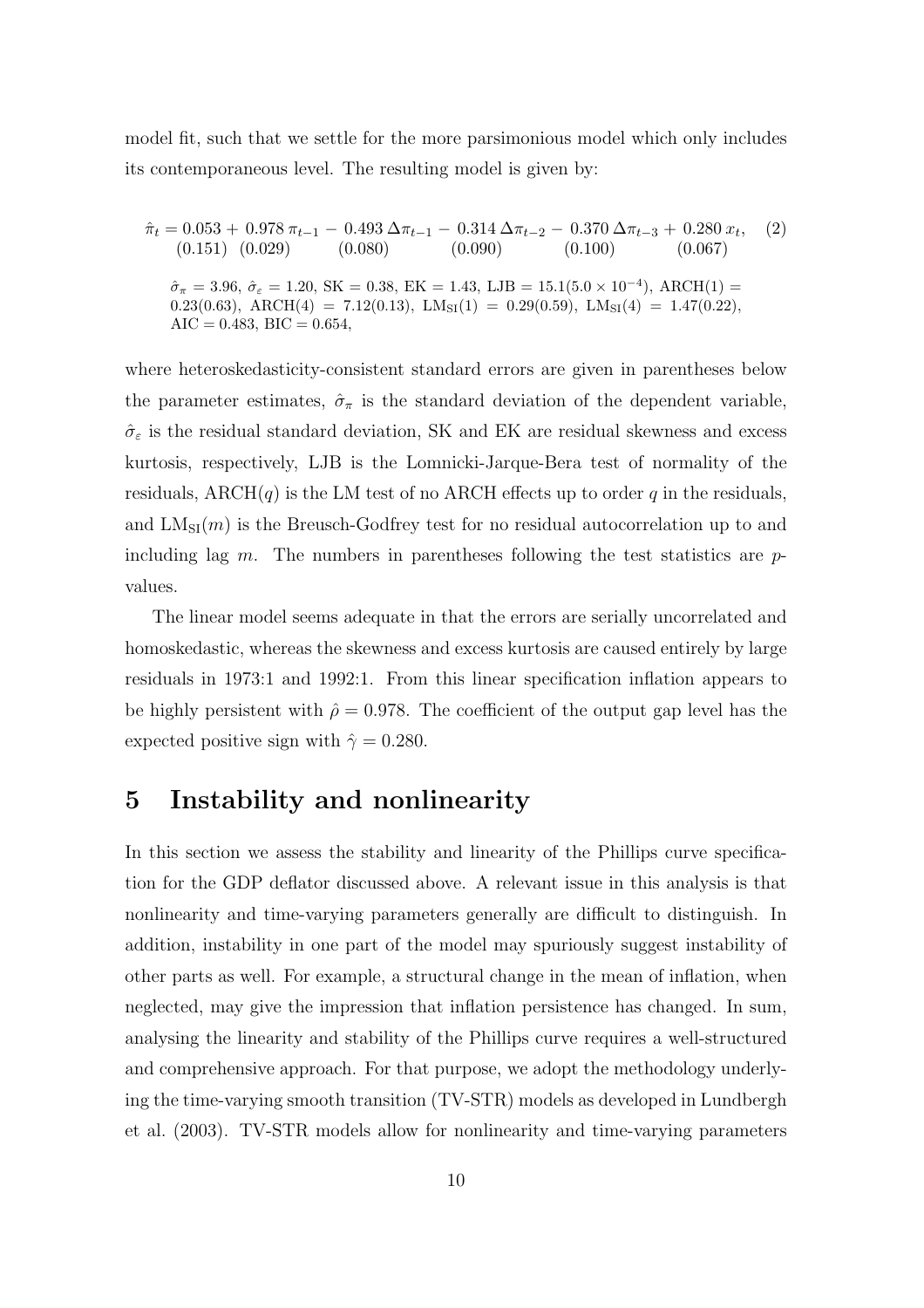simultaneously, while a modelling procedure is available for arriving at the most appropriate empirical specification, see also van Dijk et al. (2002b) for detailed discussion. This involves the application of a battery of diagnostic tests to a given model specification, including tests for nonlinearity and time-varying parameters, and expanding the model in the direction for which the statistical evidence is most convincing.

We start from the linear specification for the GDP deflator as given in  $(2)$ . Among other misspecification tests, we separately test the stability and linearity of the intercept  $\alpha$ , the persistence parameter  $\rho$ , and the output gap coefficient  $\gamma$  as follows.

Stability of a given coefficient  $\theta$  for a given variable  $v_t$  in the model is tested against the alternative of a single, gradual structural change of the form

$$
\theta_t = \theta_1 (1 - G(t; \xi, \tau)) + \theta_2 G(t; \xi, \tau), \tag{3}
$$

where  $G(t;\xi,\tau)$  is the logistic function

$$
G(t; \xi, \tau) = \frac{1}{1 + \exp(-\xi(t - \tau))}, \qquad \xi > 0,
$$
\n(4)

which changes monotonically from 0 to 1 as t increases such that  $\theta_t$  changes from  $θ_1$  to  $θ_2$ . The restriction on the parameter  $ξ$ , which governs the smoothness of the parameter change, is for identification purposes only. The parameter  $\tau$  determines the location of the shift in  $\theta_t$ , in the sense that  $G(t;\xi,\tau) = 0.5$  when  $t = \tau$ . The null hypothesis of stability can be formulated as either  $\xi = 0$  or  $\theta_1 = \theta_2$ . In both cases, the testing problem is non-standard due to the presence of unidentified nuisance parameters under the null hypothesis. This can be remedied by approximating the logistic function  $G(t;\xi,\tau)$  by means of a low-order Taylor approximation around the point  $\xi = 0$ , giving rise to an auxiliary regression including terms  $v_t t$ ,  $v_t t^2$ ,  $v_t t^3$ ,.... This can be estimated using least squares and a standard F-test for the joint significance of the coefficients of the auxiliary regressors provides a test for stability.

Linearity of the relationship between  $\pi_t$  and  $v_t$  is tested against the same alternative (3), except that in the logistic function  $G(\cdot)$  in (4) time t is replaced by another observable variable  $s_t$ , which then governs the switching of  $\theta_t$  between its two extreme values  $\theta_1$  and  $\theta_2$ . Here we consider nonlinear specifications with the first lag of the level and first difference of inflation, and the current level and change of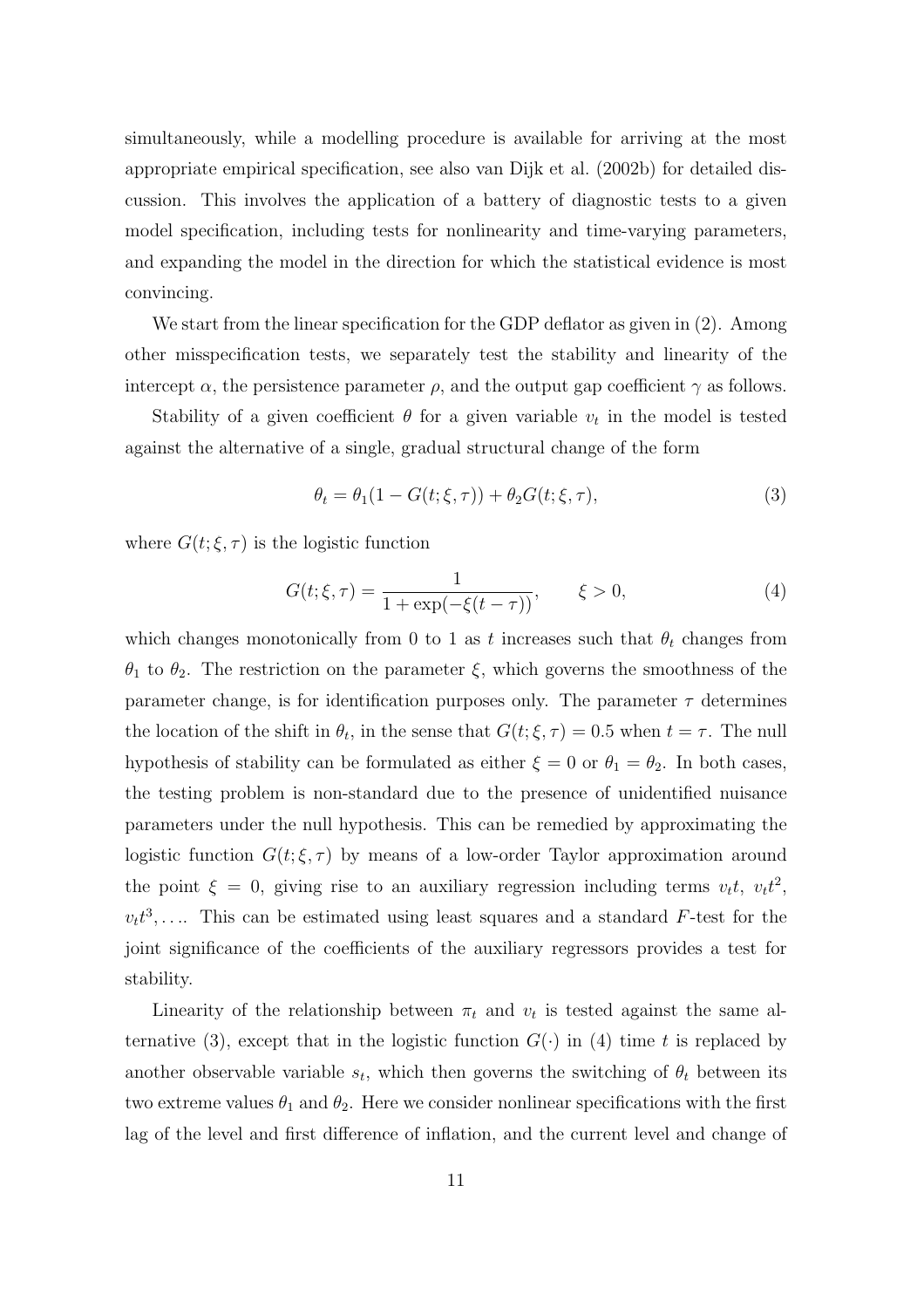the slack measure as transition variables, that is,  $s_t \in \{\pi_{t-1}, \Delta \pi_{t-1}, x_t, \Delta x_t\}$ . More details about the diagnostic tests for time-varying parameters and nonlinearity can be found in Eitrheim and Teräsvirta (1996). Medeiros and Veiga (2003) develop analogous test statistics for examining the constancy and linearity of the residual variance  $\sigma_{\varepsilon}^2$ , which we also employ here.

### - insert Table 2 about here -

Table 2 reports p-values of the diagnostic tests of stability and linearity applied to the different components in the linear specification for the GDP deflator. We observe that several null hypotheses are rejected, in particular stability of the intercept α, the persistence parameter  $ρ$ , and the slope of the curve  $γ$ . The evidence for structural change in the conditional variance  $\sigma_{\varepsilon}^2$  is less convincing. All three types of possible structural change signalled by the diagnostic tests seem plausible and have been documented in previous literature, see Section 2. Given that the p-value of the stability tests for  $\alpha$  are smallest, we proceed with estimating a model that incorporates a change in the intercept, thereby allowing for a shift in the long-term mean of inflation. This appears plausible given the substantial changes in monetary policy regimes and in particular in the level of inflation targets experienced by euro area countries over the course of the past three decades. The specification of the model thus is as follows

$$
\pi_t = \alpha_t + \rho \pi_{t-1} + \sum_{j=1}^p \psi_j \Delta \pi_{t-j} + \gamma x_t + \sum_{j=1}^k \lambda_j \Delta x_{t-j} + \varepsilon_t,
$$
\n(5)

where  $\alpha_t$  is now time-varying according to (3), that is

$$
\alpha_t = \alpha_1 (1 - G(t; \xi, \tau)) + \alpha_2 G(t; \xi, \tau), \tag{6}
$$

with  $G(t;\xi,\tau)$  given by (4), such that  $\alpha_1/(1-\rho)$  and  $\alpha_2/(1-\rho)$  are the long-run means of inflation before and after the change, respectively, and can be interpreted as the central bank inflation targets during those periods. The lag orders  $p$  and  $k$ are, once again, selected on the basis of the Akaike, Schwarz and Hannan-Quinn information criteria, all of which indicate that  $p = 3$  and  $k = -1$  is the preferred specification. The model is estimated with nonlinear least squares, which yields the following results: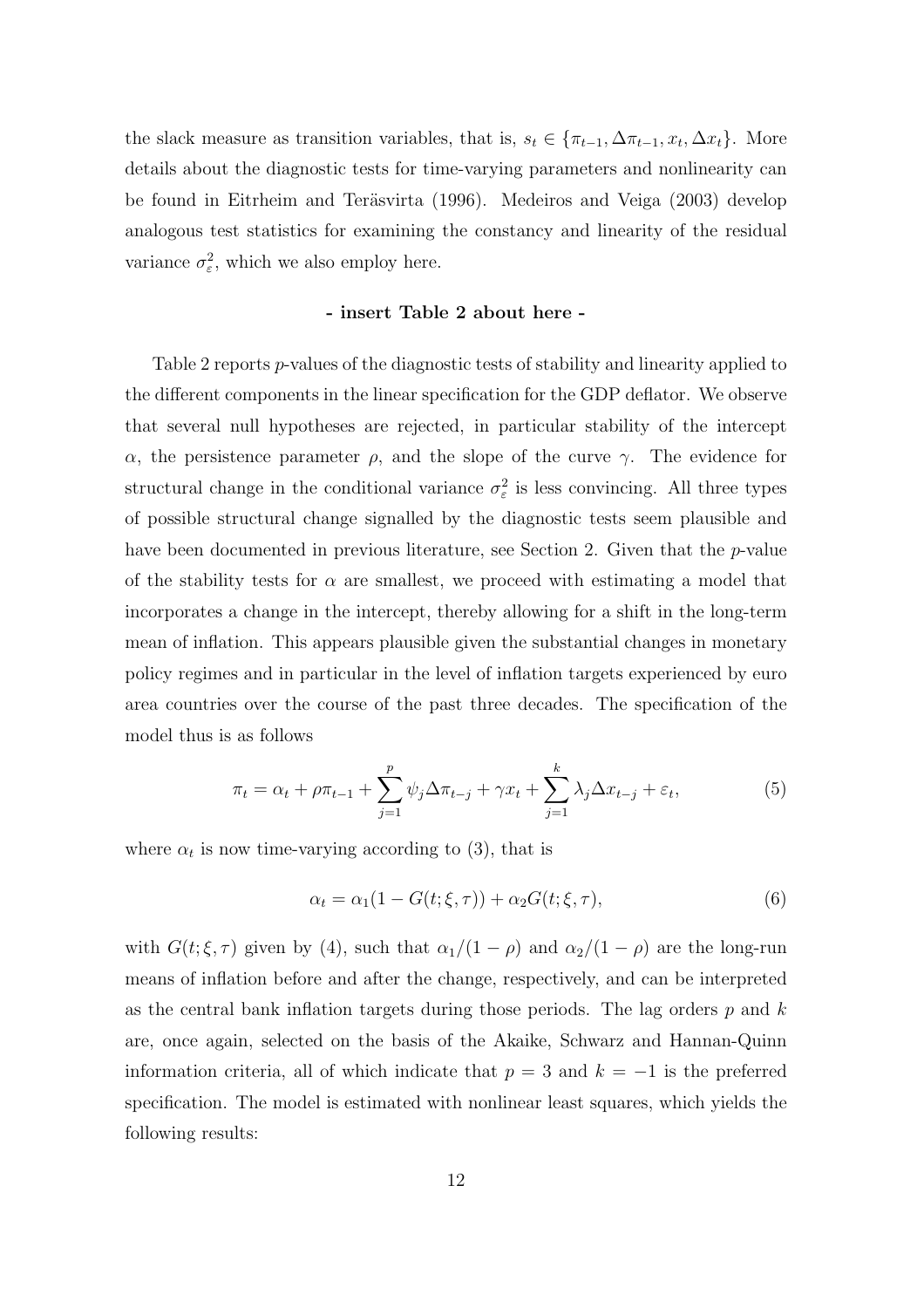$$
\hat{\pi}_t = 3.247 (1 - G(t; \hat{\xi}, \hat{\tau})) + 0.643 G(t; \hat{\xi}, \hat{\tau}) + 0.694 \pi_{t-1}
$$
  
(0.950) (0.219) (0.086)  

$$
- 0.330 \Delta \pi_{t-1} - 0.176 \Delta \pi_{t-2} - 0.291 \Delta \pi_{t-3} + 0.275 \ x_t,
$$
  
(0.101) (0.097) (0.085) (0.065)

with

$$
G(t; \hat{\xi}, \hat{\tau}) = (1 + \exp(-0.138(t - 53.8)))^{-1},
$$
  
(0.061) (3.72)

 $\hat{\sigma}_{\pi}$  = 3.96,  $\hat{\sigma}_{\varepsilon}$  = 1.12, SK = 0.34, EK = 0.55, LJB = 4.34(0.11), ARCH(1) = 0.55(0.46), ARCH(4) = 14.9(0.01), LM<sub>SI</sub>(1) = 0.12(0.73), LM<sub>SI</sub>(4) = 1.62(0.17),  $AIC = 0.344, BIC = 0.514.$ 

The reduction in the intercept  $\alpha_t$  is large from  $\alpha_1 = 3.247$  to  $\alpha_2 = 0.643$ , implying a decline in the long-run mean of annualised inflation from 10.6% before the change to 2.1% thereafter. The time-varying inflation mean is plotted in Figure 5, showing that the decline occurred rather gradually during the 1980s. This is broadly in line with existing literature, which dates the Great Disinflation in the early 1980s, see Cecchetti et al. (2007), among others. The second prominent feature of this specification is that allowing for a time-varying mean substantially reduces inflation persistence. The estimate of  $\rho$  in (5) is 0.694 compared to 0.978 in the specification with constant mean in (2), implying a reduction in the half-life of shocks to inflation from 31 to just 2 quarters. Finally, note that the estimated coefficient of the slack measure,  $\hat{\gamma} = 0.275$ , is essentially unchanged compared to the linear specification.

#### - insert Figure 5 about here -

Table 2 reports diagnostic tests for the model with time-varying inflation mean, including tests for remaining nonlinearity and time-varying parameters. Several interesting results emerge. First, the previous evidence for time-variation in inflation persistence has disappeared completely, which is in line with results of the IPN (see Altissimo et al., 2006). Second, the single monotonic change in the intercept appears sufficient to capture the changes in the mean of inflation as we find no statistical evidence for additional instability in the intercept. This result is somewhat surprising as Figure 5 suggests that after the large decline during the 1980s, inflation increased again during a short period around 1990, which was followed by a further downward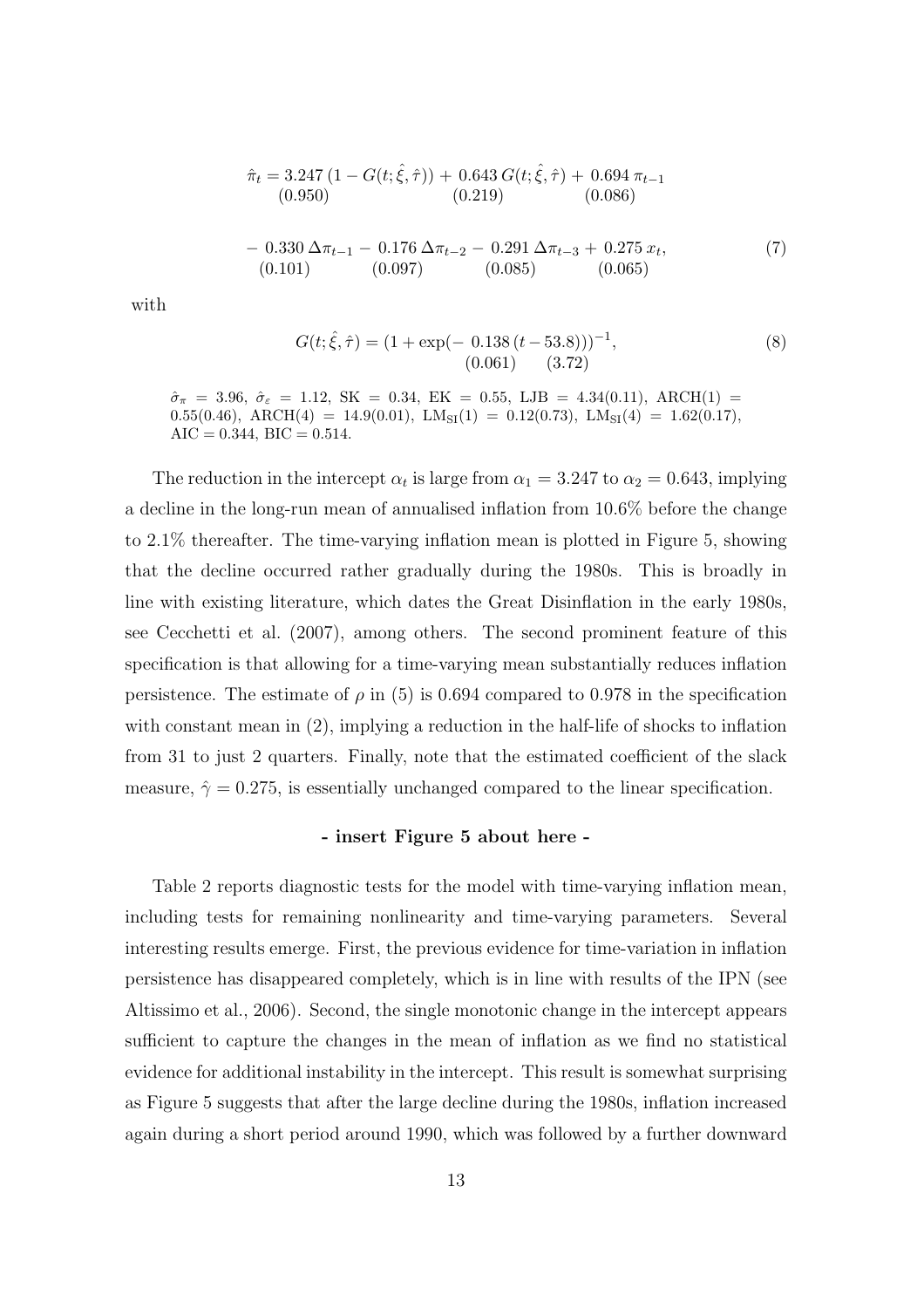shift to the current level of around 2% due to the implementation of the Maastricht Treaty and the convergence towards EMU. Third, the null hypothesis of stability of the slope parameter  $\gamma$  continues to be strongly rejected. This is in line with theoretical priors indicating a possible link between the level of inflation and the frequency of price adjustment, which affects the slope of the Phillips curve (Dotsey, King and Wolman 1999). Based on the results from the various diagnostic tests, we proceed with estimating the following model, which allows for a change in slope, in addition to the change in intercept:

$$
\pi_t = \alpha_t + \rho \pi_{t-1} + \sum_{j=1}^p \psi_j \Delta \pi_{t-j} + \gamma_t x_t + \sum_{j=1}^k \lambda_j \Delta x_{t-j} + \varepsilon_t,
$$
\n(9)

where  $\alpha_t$  evolves according to (6), and the slope coefficient  $\gamma_t$  is now time-varying and follows

$$
\gamma_t = \gamma_1 (1 - G(t; \zeta, \kappa)) + \gamma_2 G(t; \zeta, \kappa). \tag{10}
$$

We obtain the following estimation results for this model:

$$
\hat{\pi}_t = 2.742 (1 - G(t; \hat{\xi}, \hat{\tau})) + 0.454 G(t; \hat{\xi}, \hat{\tau}) + 0.748 \pi_{t-1} - 0.408 \Delta \pi_{t-1}
$$
\n
$$
(0.916) \qquad (0.207) \qquad (0.084) \qquad (0.099)
$$
\n
$$
- 0.259 \Delta \pi_{t-2} - 0.327 \Delta \pi_{t-3} + [ 0.466 (1 - G(t; \hat{\zeta}, \hat{\kappa})) + 0.134 G(t; \hat{\zeta}, \hat{\kappa}) ] x_t, \qquad (11)
$$
\n
$$
(0.107) \qquad (0.080) \qquad (0.109) \qquad (0.060)
$$

with

$$
G(t; \hat{\xi}, \hat{\tau}) = (1 + \exp(-0.081(t - 50.1)))^{-1},
$$
  
(0.042) (0.69)

$$
G(t; \hat{\zeta}, \hat{\kappa}) = (1 + \exp(-4.20(t - 32.6)))^{-1},
$$
  
(0.048) (0.050)

 $\hat{\sigma}_{\pi}$  = 3.96,  $\hat{\sigma}_{\varepsilon}$  = 1.07, SK = 0.19, EK = 0.79, LJB = 4.44(0.11), ARCH(1) = 0.39(0.53), ARCH(4) = 13.6(0.01), LM<sub>SI</sub>(1) = 0.20(0.65), LM<sub>SI</sub>(4) = 6.37(0.17),  $AIC = 0.272, BIC = 0.464.$ 

Two features of the model are striking. First, the reduction in the output gap coefficient is substantial, with the slope after the break being approximately one third of the slope before the break ( $\hat{\gamma}_2 = 0.134$  compared to  $\hat{\gamma}_1 = 0.466$ ). Second, the change in slope occurs rather abruptly, as indicated by the large estimate of  $\zeta$ , and in 1979:4, prior to the change in the mean of inflation. Note that the timing and speed of the change in the intercept  $\alpha_t$  are comparable to the estimates found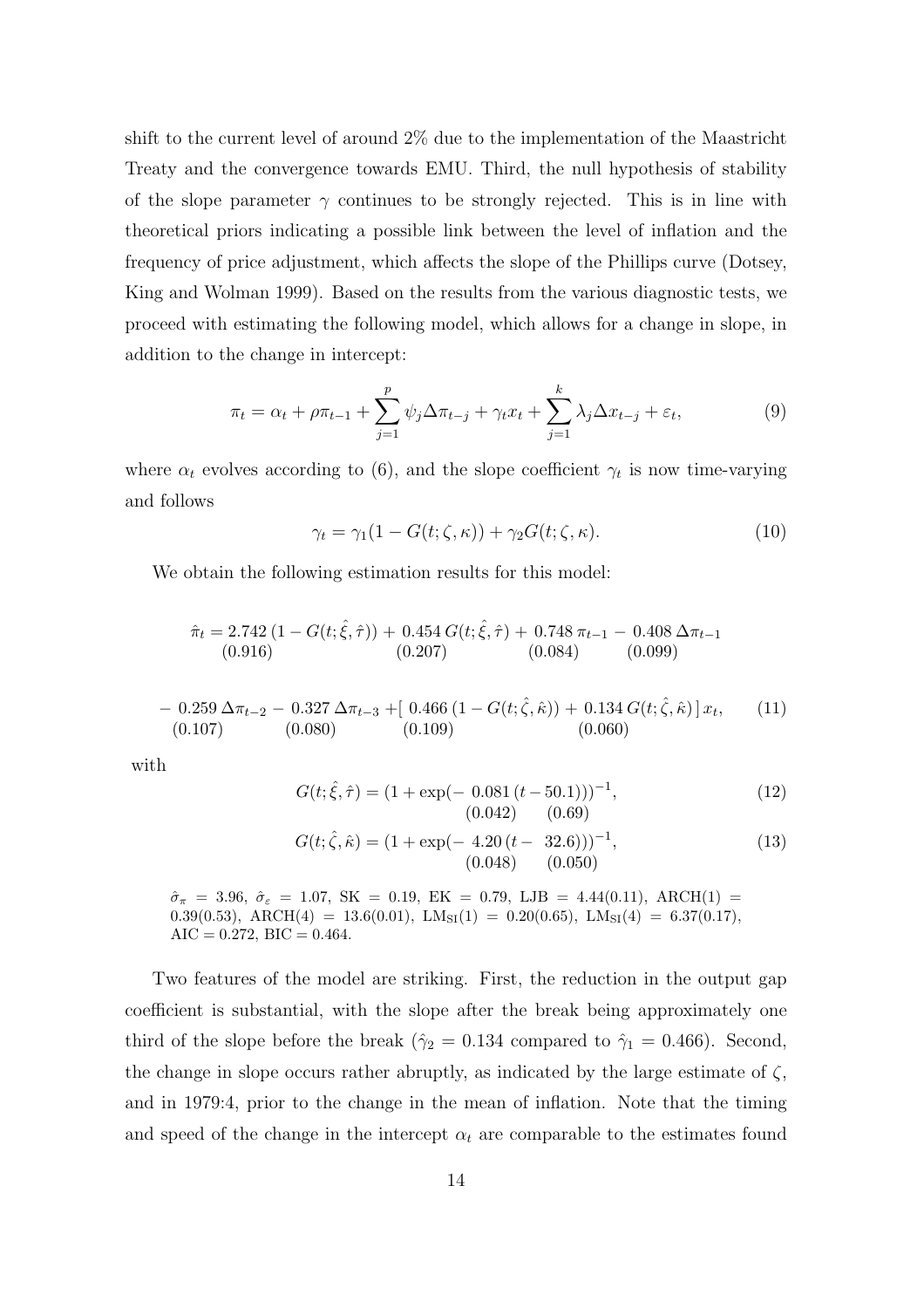before in (7), as shown in Figure 5. The restriction that the timing and speed of the transitions of the intercept and slope are in fact identical is convincingly rejected on the basis of a likelihood ratio test. We believe that both the shift in the constant term and in the slope of the equation are related to the change in monetary policy regime in the first part of the 1980s and in particular to the transition from a regime of high and volatile inflation to a regime of low and stable inflation. One might conjecture that the transition in the frequency of price adjustment may have taken place as soon as the shift in monetary policy regime, already evident in 1980, was introduced, well before actual inflation started to fall and converge to lower levels as from the mid 1980s.<sup>8</sup> As a result of the shift in the slope, the Phillips curve has become significantly flatter from 1990 onwards (i.e. after the adjustment of both the persistence and slope levels appears to be completed) compared to the 1970s (i.e. before these changes took place), as suggested by Figure 6.

### - insert Figure 6 about here -

Table 2 reports diagnostic tests for remaining instability and nonlinearity for this model with time-varying intercept and slope. For most tests, the p-values are well above conventional significance levels. As regards nonlinearity, we find statistically insignificant test statistics when the transition variable is the level or first difference of the output gap, i.e.  $s_t = x_t$  or  $\Delta x_t$ . Note that a nonlinear relationship between the inflation rate  $\pi_t$  and the output gap  $x_t$  with  $x_t$  itself as transition variable would correspond to a concave or convex functional form of the Phillips curve. Hence, we find no evidence of for these commonly studied types of nonlinearity for the euro area. However, we do find some indications for the presence of nonlinearity in the relationship between inflation and the output gap, as the p-values of the linearity tests with  $s_t = \pi_{t-1}$  are below 10%. We attempted to estimate a smooth transition regression model accordingly, but this did not give meaningful results. Hence, we accept the specification in (11) as an adequate representation of the Phillips curve dynamics over the period 1970-2005.

<sup>8</sup>This may imply that a model in which the change in the slope of the curve is driven by the level of (trend) inflation, as in De Veirman (2007) for Japan, may not be very appropriate in the euro area.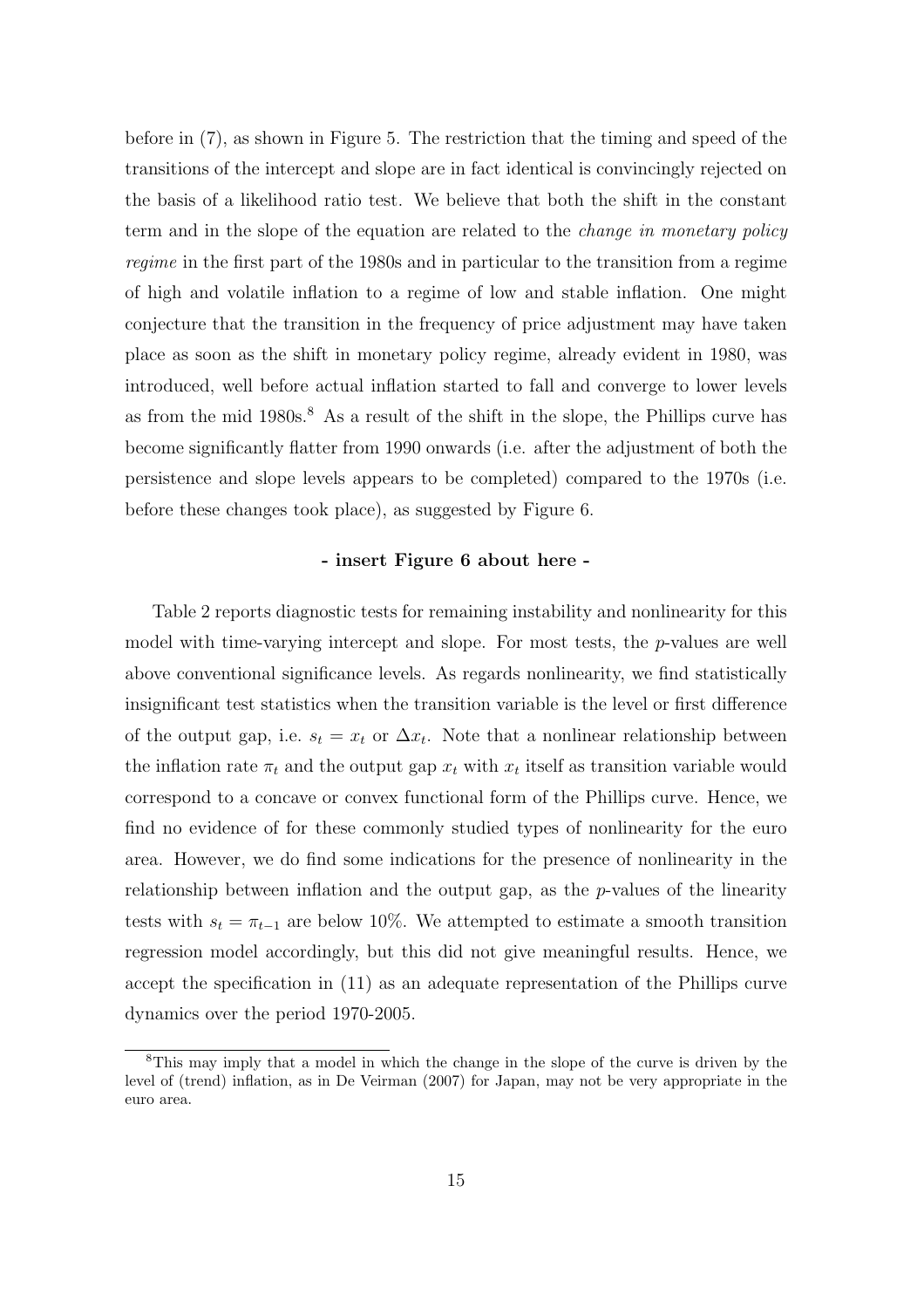### 5.1 Sensitivity analysis

We perform two types of sensitivity analysis to examine the robustness of our results. First, we include the price shocks  $z_t$  in the Phillips curve specification as in (1). The information criteria suggest to include only the contemporaneous level of the oil price shock  $o_t$  and the contemporaneous level and one lagged first difference of the exchange rate shock  $e_t$ . As already noted in Section 4, we find very little role for these additive price shocks in the equation for the GDP deflator and, not surprisingly the main results concerning the changes in mean and slope of the Phillips curve remain practically unchanged.<sup>9</sup>

Second, we re-estimate the model in (11) by substituting each of the six individual measures of the output gap discussed in Section 3 as well as their arithmetic average for the summary measure based on the first principal component used before. Table 3 presents estimates of the parameters determining the time-varying slope  $\gamma_t$  as defined in (10) for the different choices of the output gap measure  $x_t$ . To account for the different amplitude of the slack measures, we report scaled coefficients  $\gamma_i^* = \gamma_i \times \sigma_x$ ,  $i = 1, 2$ , where  $\sigma_x$  denotes the sample standard deviation of  $x_t$ . The table shows that the coefficient estimates for the principal component and the arithmetic average are very close, both for the timing and speed of the structural change of the slope coefficient as well as its magnitude before and after the change. The same holds for the three gap measures based on the multivariate unobserved components model of Proietti et al. (2007). Larger differences are observed for the univariate measures based on statistical filters applied to real GDP. In particular, when using the Baxter-King band-pass filter or the Hodrick-Prescott filter, the timing of the change is dated a full decade later compared to the univariate unobserved components model or any of the other gap measures ( $\hat{\kappa} \approx 80$  as opposed to 40).

- insert Table 3 about here -

# 6 Modelling HICP inflation

Although the rate of inflation derived from the GDP deflator is of great interest, the ECB's monetary policy objective of price stability is defined in terms of HICP

<sup>&</sup>lt;sup>9</sup>Results are not reported for brevity but are available from the authors upon request.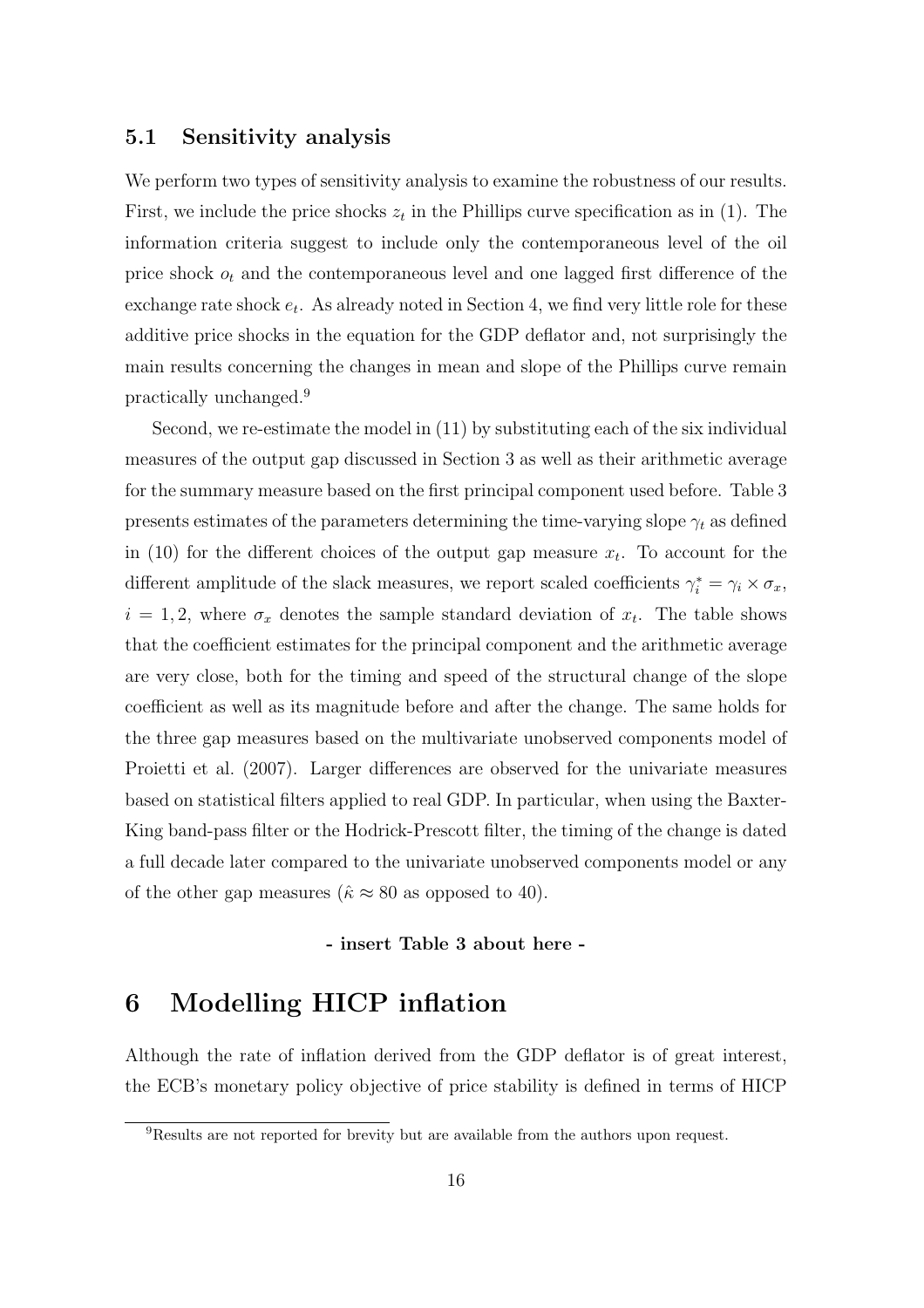inflation. For that reason, in this section we develop a model for HICP inflation, linking it to the GDP deflator using a so-called 'bridge equation' which has the difference between the HICP and GDP deflator inflation measures as dependent variable. As discussed in Sections 3 and 4, HICP inflation moves closely together with the GDP deflator inflation, but with two important differences. First, while GDP deflator inflation appears not to be affected by our measures of additive price shocks, HICP inflation is. Second, while the GDP deflator is seasonally adjusted, the HICP is not.

Figure 7 plots the difference between the annualised quarter-on-quarter rate of change in the HICP and in the GDP deflator, denoted  $d_t$ . The difference between the two inflation measures appears to be stationary over the sample period that we cover, although an increase in the level seems to have occurred since 1990, approximately. Some seasonality also appears to be present in the series. The effects of price shocks become clear from Figure 8, showing scatter plots of the quarterly changes in the euro nominal effective exchange rate and in the oil price against  $d_t$ . As expected, the inflation differential is negatively related to exchange rate shocks and positively to oil price shocks.

### - insert Figures 7 and 8 about here -

An appropriate model for  $d_t$  is developed using the same procedure applied to the Phillips curve specification for the GDP deflator as discussed in Sections 4 and 5. That is, we start with a linear specification of the form (1), but for  $d_t$  instead of  $\pi_t$ and not including the terms involving the output gap  $x_t$ .<sup>10</sup> We do include the price shocks  $z_t = (o_t, \Delta o_t, \ldots, \Delta o_{t-l}, e_t, \Delta e_t, \ldots, \Delta e_{t-m})'$  and, in addition, a set of centered seasonal dummies  $D_t = (D_{1,t}^*, D_{2,t}^*, D_{3,t}^*)' \equiv (D_{1,t} - D_{4,t}, D_{2,t} - D_{4,t}, D_{3,t} - D_{4,t})'$ , where  $D_{s,t}$ ,  $s = 1, \ldots, 4$  are quarterly dummy variables, with  $D_{s,t} = 1$  when time t corresponds with quarter s and  $D_{s,t} = 0$  otherwise. Finally, additive outlier dummies are included for 1976:2 as before, as well as for 1974:1 to handle the extremely large oil price shocks that occurred at that time.

 $10By$  definition, the difference between HICP and GDP inflation is the inflation rate on imports weighted by their share in the consumers' basket. As Galí and Gertler (1999) point out the output gap  $x_t$  acts as a proxy for marginal costs in the determination of prices by monopolistically competitive firms producing value added (GDP), whereas imported inflation is taken as given by these firms. Hence,  $x_t$  does not necessarily cancel in the differential inflation  $d_t$ . We did attempt to include the output gap measure in the model for  $d_t$ , but it turned out to be insignificant.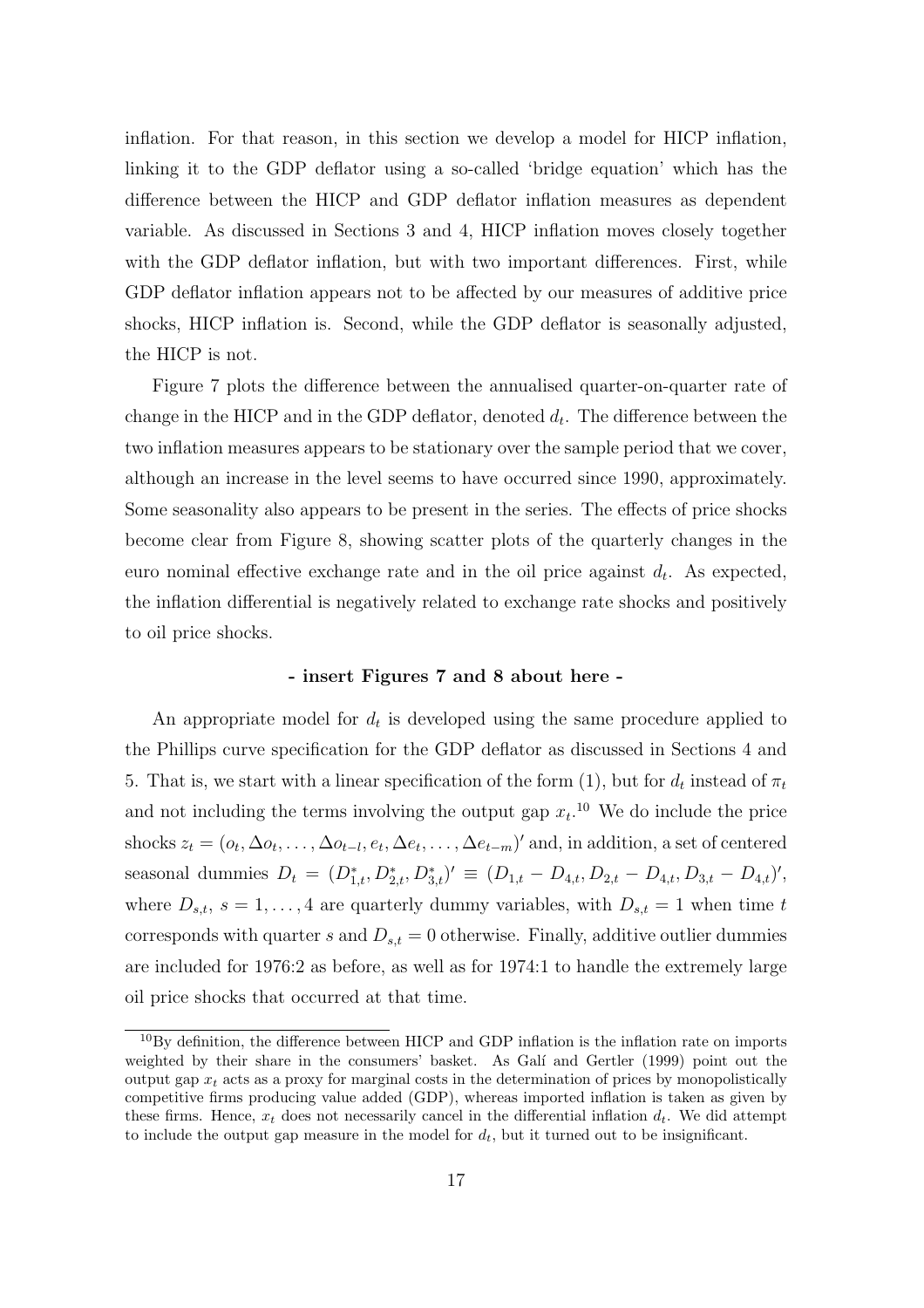Based on the information criteria, the lag orders are set equal to  $p = 4$ ,  $l = 0$ and  $m = -1$ , that is, we include the contemporaneous level and first difference of the oil price shock  $o_t$  and only the contemporaneous level of the exchange rate shock  $e_t$ . The estimated model<sup>11</sup> is subjected to the usual misspecification tests for nonlinearity and parameter instability. The test results indicate instability in the intercept of the model, reflecting the change in level of  $d_t$ , as well as instability in the coefficients of the quarterly dummies  $D_t$ , suggesting that the seasonal pattern also may have changed. No signs for instability or nonlinearity in the effects of the shocks  $o_t$  and  $e_t$  are found. (Sequentially) Incorporating the change in intercept and seasonality into the model, we finally arrive at the following estimated model:

$$
\hat{d}_t = -0.812 \left( 1 - G(t; \hat{\xi}, \hat{\tau}) \right) + 0.637 \, G(t; \hat{\xi}, \hat{\tau}) + 0.047 \, d_{t-1} - 0.075 \, \Delta d_{t-1} - 0.029 \, \Delta d_{t-2} \n(0.317) \qquad (1.397) \qquad (0.158) \qquad (0.143) \qquad (0.129)
$$

+ 0.074  $\Delta d_{t-3}$  + 0.224  $\Delta d_{t-4}$  + 0.0045  $o_t$  + 9.4 × 10<sup>-5</sup>  $\Delta o_t$  – 0.042  $e_t$  $(0.117)$   $(0.082)$   $(0.0012)$   $(1.5 \times 10^{-4})$   $(0.011)$ 

+
$$
[-2.362 D_{1,t}^* - 1.019 D_{2,t}^* + 2.412 D_{3,t}^*](1 - G(t; \hat{\zeta}, \hat{\kappa}))
$$
  
(1.268) (0.866) (0.835)

+
$$
\begin{aligned}\n&+[\;0.679\,D_{1,t}^* + \;0.499\,D_{2,t}^* - \;0.868\,D_{3,t}^*]G(t;\hat{\zeta},\hat{\kappa}),\\
&(0.262)\qquad(0.229)\qquad(0.193)\n\end{aligned}
$$
\n
$$
(14)
$$

with

$$
G(t; \hat{\xi}, \hat{\tau}) = (1 + \exp(-0.055(t - 107.6)))^{-1},
$$
  
(0.075) (1.99)

$$
G(t; \hat{\zeta}, \hat{\kappa}) = (1 + \exp(-20.00(t - 6.9)))^{-1},
$$
  
(0.039) (0.005) (16)

 $\hat{\sigma}_d = 1.73, \ \hat{\sigma}_\varepsilon = 1.17, \ \text{SK} = -0.19, \ \text{EK} = 0.35, \ \text{LJB} = 1.49(0.47), \ \text{ARCH}(1) =$ 0.72(0.40), ARCH(4) = 5.16(0.27), LM<sub>SI</sub>(1) = 1.12(0.29), LM<sub>SI</sub>(4) = 0.67(0.61),  $AIC = 0.583, BIC = 0.966.$ 

Several features of the model are noteworthy. First, the model explains more than half of the variation in the inflation differential and appears adequate, as the usual diagnostic tests do not indicate any obvious misspecification. Second, the change in mean occurs gradually and is centered around 1997, see also Figure 7. The mean

<sup>&</sup>lt;sup>11</sup>Results are not reported for brevity but are available from the authors upon request.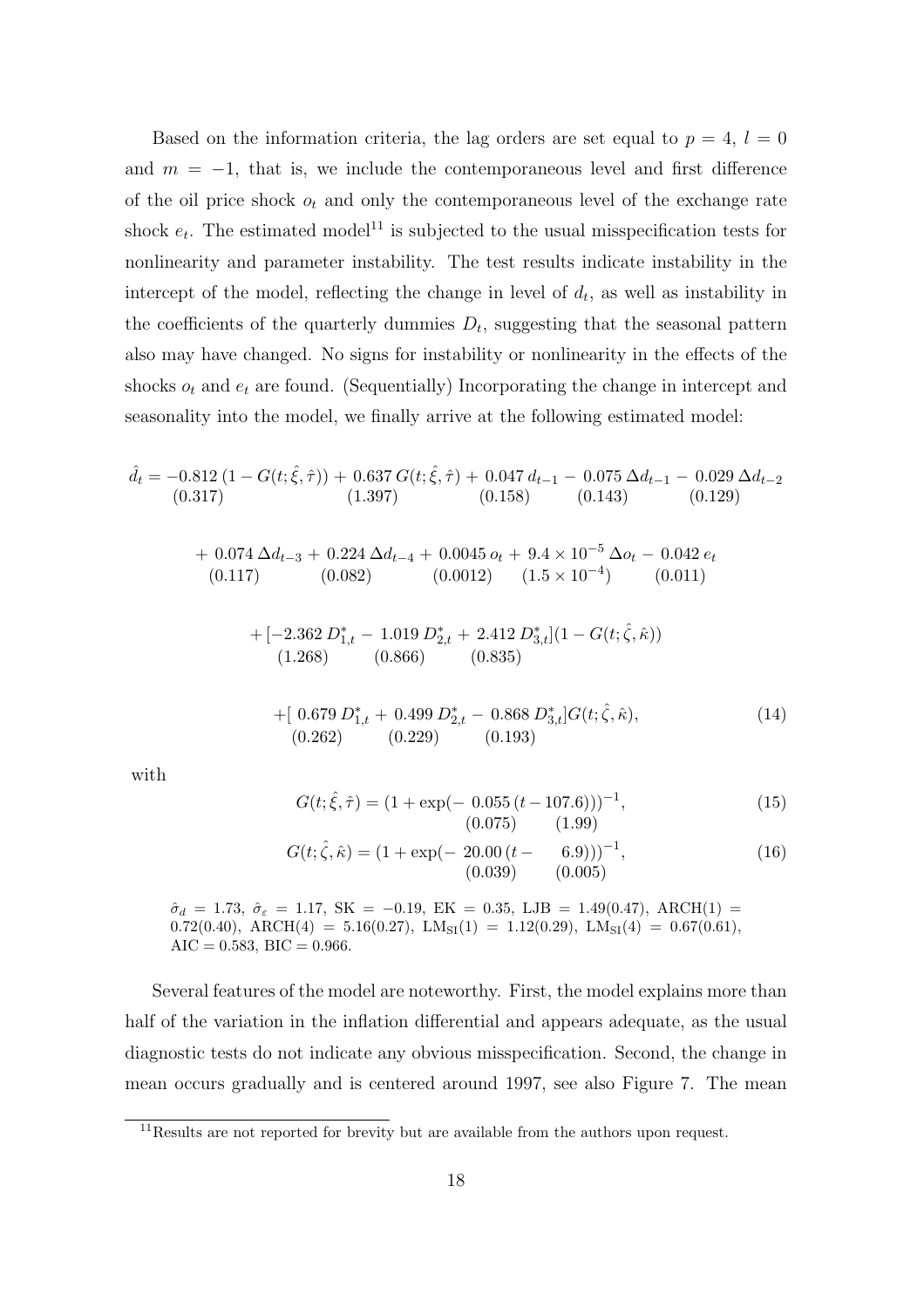inflation differential changes from −0.85% before the change to 0.67% after. The latter should be interpreted with caution, however, as the function  $G(t; \hat{\xi}, \hat{\tau})$  only takes the value 0.85 at the end of our sample period such that the change is not completed. Third, the estimates of the parameters in the second logistic function  $G(t; \hat{\zeta}, \hat{\kappa})$  indicate that the change in seasonality occurs rapidly during the first half of 1973. Hence, the instability in the seasonal pattern appears to be due to a few erratic observations early in the sample period. Fourth, the oil price shock  $o_t$  has a significant positive effect on the inflation differential, consistent with the idea that an oil price increase leads to higher consumer prices but does not affect the GDP deflator. Similarly, the significantly negative coefficient for the exchange rate shock  $e_t$  suggests that consumer prices are influenced by changes in the euro exchange rate.

It is worth mentioning that the finding of no evidence of a direct asymmetric impact of oil price shocks on inflation is not necessarily inconsistent with an overall asymmetric impact once the transmission channel through the output gap is taken into account, if oil prices do have an asymmetric impact on demand conditions.

## 7 Conclusions

This paper has aimed at providing a comprehensive analysis of the stability and linearity of the euro area Phillips curve, a question that is of obvious policy relevance in Europe where a stable rate of inflation appears to coexist with a seemingly high level of spare capacity. The main results of the study are three. First, there is strong evidence, quite un-surprisingly, of a shift in the mean of euro area inflation, with the change occurring quite gradually towards the middle of the 1980s. Second, there is also strong evidence of a shift in the slope of the curve, again occurring in the 1980s but somewhat earlier and much more abruptly. As a result of this shift, the curve becomes significantly flatter, consistent with the idea that the frequency of price adjustment is negatively related to the mean of inflation. Third, once we correct for this time variation in the parameters we find no significant evidence of non-linearity in the curve, in particular in relation to the output gap. Hence, we conclude that the Phillips "curve" is, at least in the euro area, indeed a "line". The main policy implication of our study is, therefore, that there is at least no convincing evidence of the existence of a "free lunch" for monetary policy, whereby the central bank is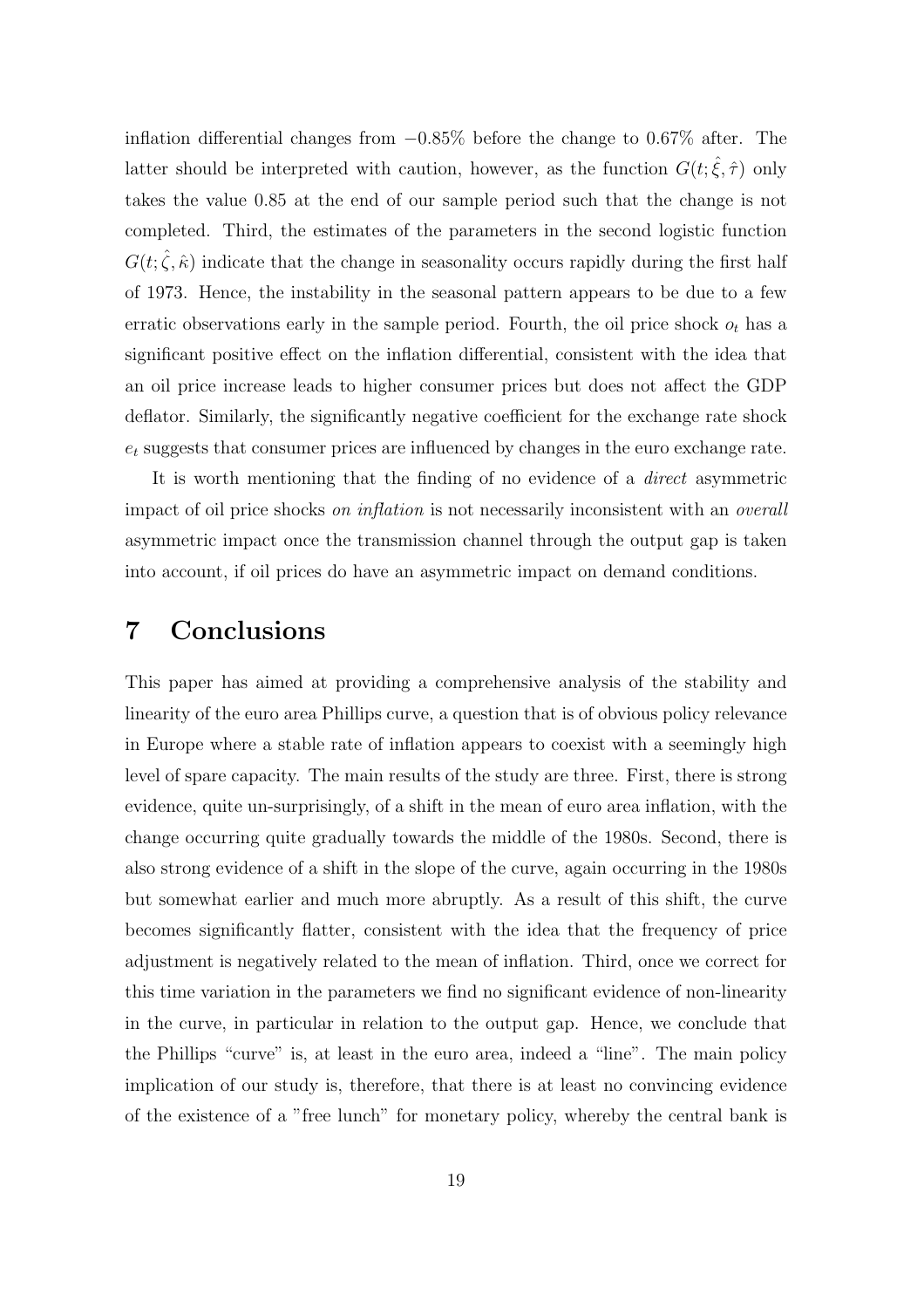able to stimulate economic activity without creating inflationary pressure.

Further analysis at the level of the individual countries in the euro area could be useful, in order to ascertain whether there is any interesting heterogeneity in the stability and functional form of the Phillips curve. In particular, it appears interesting to compare low inflation (e.g. Germany) and high inflation (e.g. Italy) countries over a longer sample period, before the start of the monetary union. This appears to be an interesting avenue for future research.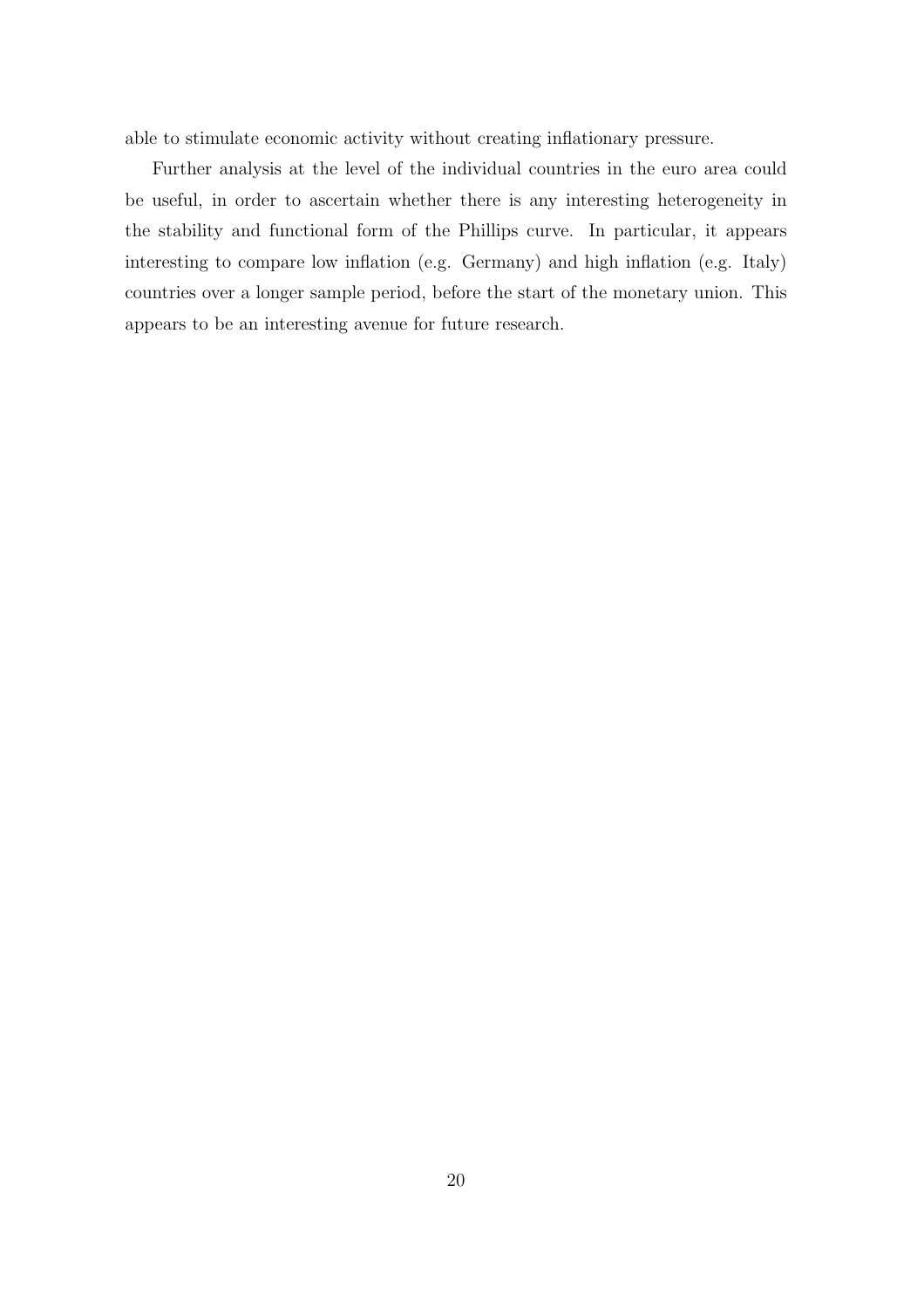# References

- Aguiar, A. and M.M.F. Martins (2005), Testing the significance and the non-linearity of the Phillips trade-off in the euro area, Empirical Economics 30, 665–691.
- Akerlof, G.A., W.T. Dickens and G.L. Perry (1996), The macroeconomics of low inflation, Brookings Papers on Economic Activity, 1–59.
- Altissimo, F., M. Ehrmann and F. Smets (2006), Inflation persistence and price-setting behaviour in the euro area – a summary of the IPN evidence, ECB Occasional Paper No. 46.
- Angeloni I., L. Aucremanne and M. Ciccarelli (2006), Price setting and inflation persistence: did EMU matter?, Economic Policy 21, 353–387.
- Baghli, M., C. Cahn and H. Fraisse (2007), Is the inflation-output nexus asymmetric in the euro area?, *Economics Letters* **94**, 1–6.
- Barnes, M.L. and G.P. Olivei (2003), Inside and outside bounds: Threshold estimates of the Phillips curve, Federal Reserve Bank of Boston New England Economic Review, 1–18.
- Baxter, M. and R.G. King (1999), Measuring business cycles: Approximate bandpass filters for economic time series, Review of Economics and Statistics 81, 575–593.
- Blanchard O. and J. Galí (2007), The macroeconomic effects of oil price shocks: Why are the 2000s so different from the 1970s?, mimeo.
- Borio, C.E.V. and A.J. Filardo (2007), Globalisation and inflation: New cross-country evidence on the global determinants of domestic inflation, BIS Working Paper No. 227.
- Camba-Méndez and D. Rodriguez-Palenzuela (2003), Assessment criteria for output gap estimates, Economic Modelling 20, 528–561.
- Cecchetti, S.G. and G. Debelle (2006), Has the inflation process changed?, Economic Policy 21, 311–352.
- Cecchetti, S.G., P. Hooper, B.C. Kasman, K.L. Schoenholtz, and M.W. Watson (2007), Understanding the evolving inflation process, U.S. Monetary Policy Forum, 8 March 2007.
- Clark, P.B. and D. Laxton (1997), Phillips curves, Phillips lines, and the unemployment costs of overheating, IMF Working paper No. 97/17.
- Corvoisier S. and B. Mojon (2005), Breaks in the mean of inflation How they happen and what to do with them, ECB Working Paper No. 451.
- Debelle, G. and D. Laxton (1997), Is the Phillips curve really a curve? Some evidence for Canada, the United Kingdom and the United States, IMF Staff Papers 44, 249–282.
- De Gregorio, J., O. Landerretche and C. Neilson (2007), Another pass-through bites the dust? Oil prices and inflation, Central Bank of Chile Working Paper No. 417.
- De Veirman, E. (2007), Which nonlinearity in the Phillips curve? The absence of accelerating deflation in Japan, working paper.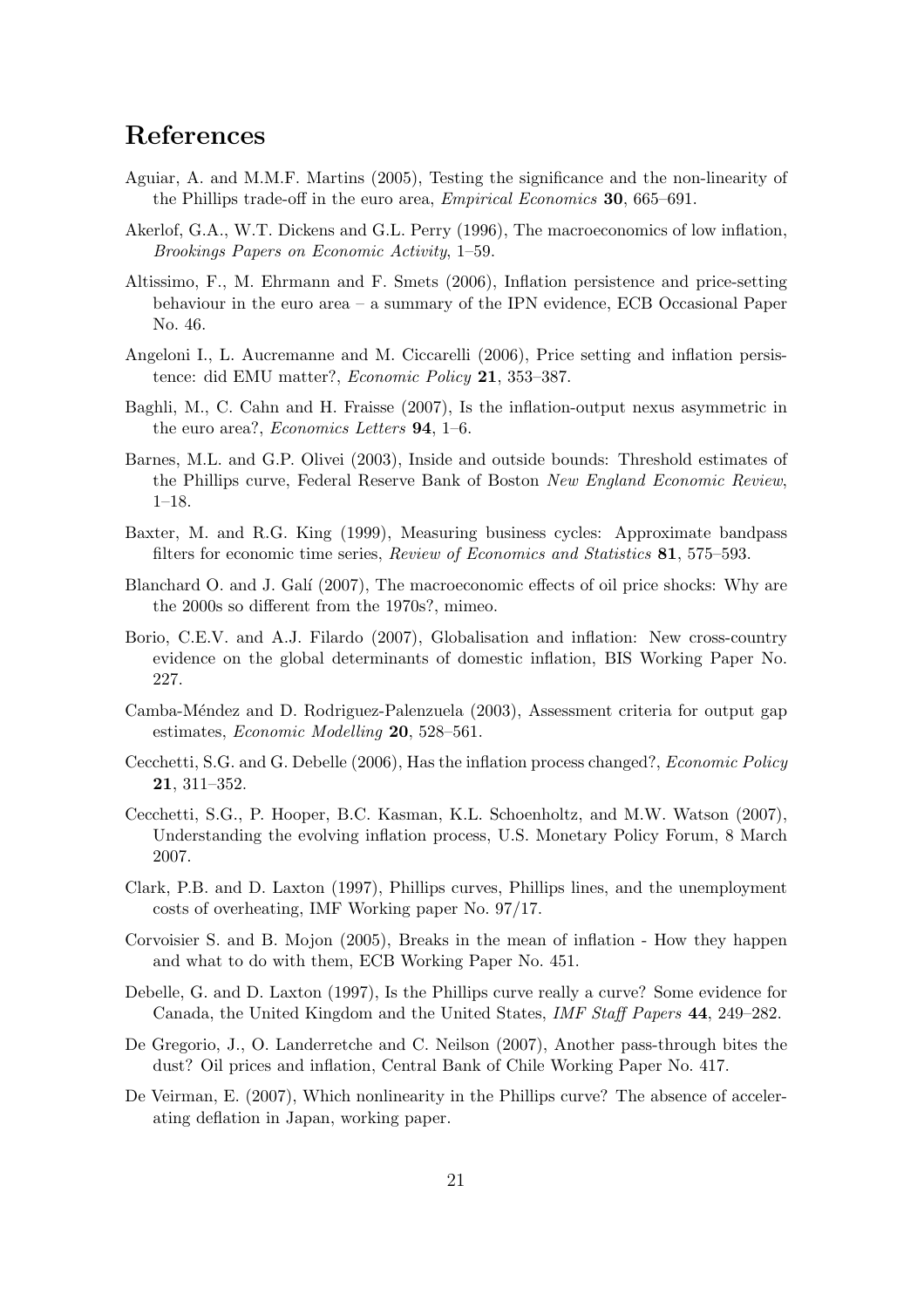- Dolado, J.J., R. Maria-Dolores and M. Naveira (2005), Are monetary-policy reaction functions asymmetric?: The role of non-linearity in the Phillips curve, European Economic Review 49, 485–503.
- Dotsey, M., R.G. King and A.L. Wolman (1999), State-dependent pricing and the general equilibrium dynamics of money and output, *Quarterly Journal of Economics* 114, 655–690.
- Eitrheim,  $\emptyset$ . and T. Teräsvirta (1996), Testing the adequacy of smooth transition autoregressive models, Journal of Econometrics 74, 59-76.
- Fabiani, S. and R. Mestre (2004), A system approach for measuring the euro area NAIRU, Empirical Economics 29, 311–341.
- Fabiani, S., M. Druant, I. Hernando, C. Kwapil, B. Landau, C. Loupias, F. Martins, T.Y. Mathä, R. Sabbatini, H. Stahl and A.C.J. Stokman (2006), What firms' surveys tell us about price-setting behaviour in the euro area, International Journal of Central Banking 2, 3–47.
- Fagan, G., J. Henry and R. Mestre (2005), An area-wide model for the euro area, Economic Modelling 22, 39–59.
- Filardo, A.J. (1998), New evidence on the output cost of fighting inflation, Federal Reserve Bank of Kansas City Economic Review (3rd quarter), 33–61.
- Galí, J. and M. Gertler (1999), Inflation dynamics: A structural econometric analysis, Journal of Monetary Economics 44, 195–222.
- Gordon, R.J. (1997), The time-varying NAIRU and its implications for economic policy, Journal of Economic Perspectives 11, 11–32.
- Ihrig, J., M. Marazzi and A.D. Rothenberg (2006), Exchange rate pass-through in the G7 countries, Federal Reserve Board of Governors International Finance Discussion Paper No. 851.
- Ihrig, J., S.B. Kamin, D. Lindner and J. Marquez (2007), Some simple tests of the globalization and inflation hypothesis, Federal Reserve Board of Governors International Finance Discussion Paper No. 891.
- Laxton, D., D. Rose, and D.N. Tambakis (1999), The US Phillips curve: the case for asymmetry, Journal of Economic Dynamics and Control 23, 1459–1485.
- Levin, A.T. and J.M. Piger (2004), Is inflation persistence intrinsic in industrial economies?, ECB Working Paper No. 334.
- Levin, A.T. and J.M. Piger (2006), Inflation: Do expectations trump the gap?, Federal Reserve Bank of St. Louis Working Paper No. 2006-013.
- Lundbergh, S., T. Teräsvirta and D. van Dijk (2003), Time-varying smooth transition autoregressive models, Journal of Business and Economic Statistics 21, 104–121.
- Medeiros, M.C. and A. Veiga (2003), Diagnostic checking in a flexible nonlinear time series model, Journal of Time Series Analysis 24, 461-482.
- Melick, W. and G. Galati (2006), The evolving inflation process: An overview, Bank for International Settlements Working Paper No. 196.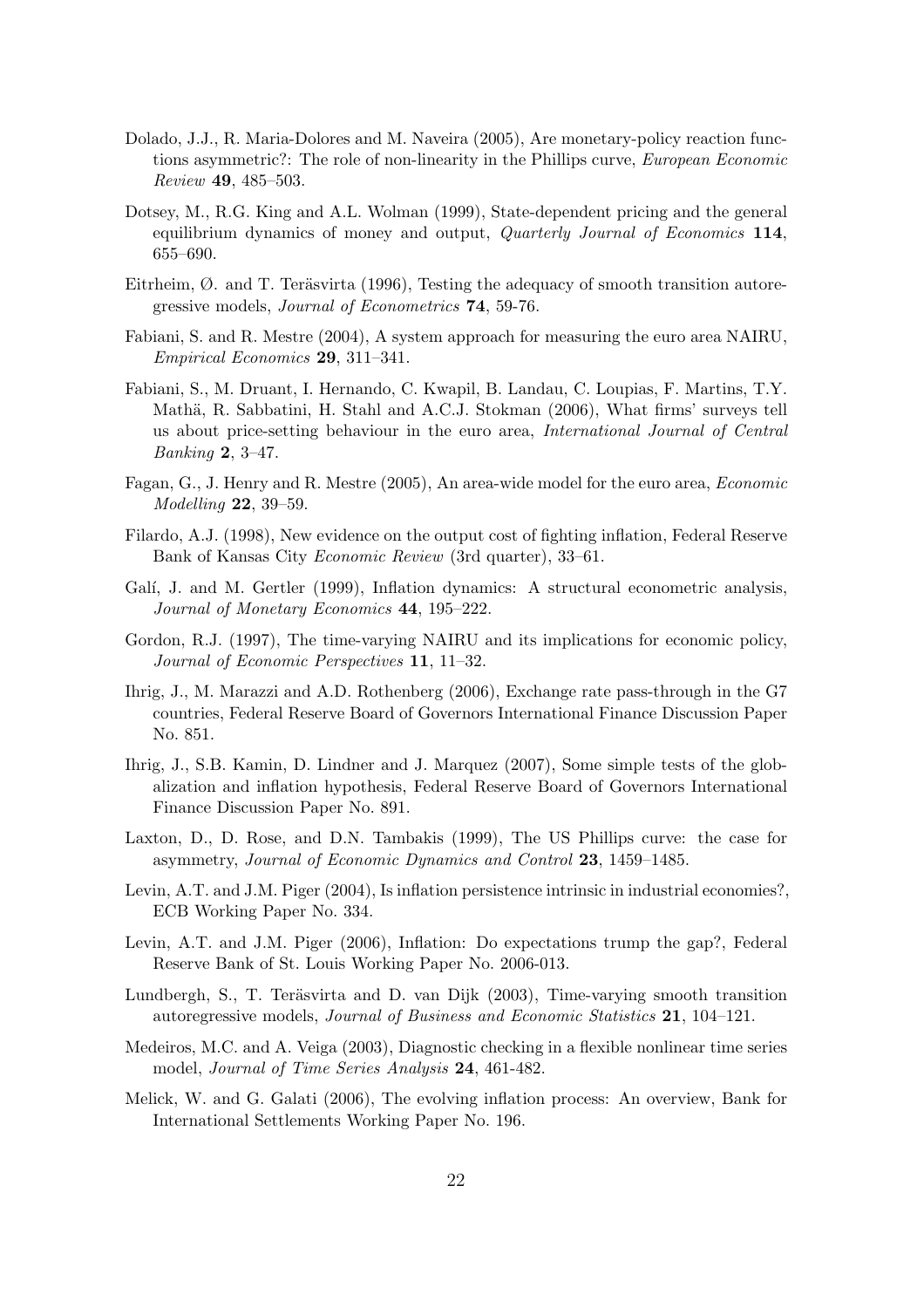- O'Reilly and Whelan (2005), Has euro area inflation persistence changed over time?, Review of Economics and Statitistics 87, 709–720.
- Orphanides, A. and S. van Norden (2005), The reliability of inflation forecasts based on output gaps in real time, Journal of Money, Credit and Banking 37, 583–601.
- Proietti T., A. Musso and T. Westermann (2007), Estimating potential output and the output gap for the euro area: A model-based production function approach, Empirical Economics 33, 85–113.
- Roberts J.M. (2006), Monetary policy and inflation dynamics, International Journal of Central Banking 2, 193–230.
- Rudd, J. and K. Whelan (2005), New tests of the new Keynesian Phillips curve, Journal of Monetary Economics 52, 1167–1181.
- Rudd, J. and K. Whelan (2007), Modelling inflation dynamics: A critical review of recent research, Journal of Money, Credit, and Banking 39, 155–170.
- Rünstler, G. (2002), The information content of real-time output gap estimates: an application to the Euro area, ECB Working Paper No. 182.
- Stiglitz, J. (1997), Reflections on the natural rate hypothesis, Journal of Economic Perspectives 11, 3–10.
- Stock, J.H. and M.W. Watson (2007), Why has U.S. inflation become harder to forecast?, Journal of Money, Credit, and Banking 39, 3–33.
- van Dijk, D.J., D.R. Osborn and M. Sensier (2002a), Changes in variability of the business cycle in the G7 countries, Econometric Institute Research Report 2002-28, Erasmus University Rotterdam.
- van Dijk, D., T. Teräsvirta and P.H. Franses (2002b), Smooth transition autoregressive models - A survey of recent developments, Econometric Reviews 21, 1–47.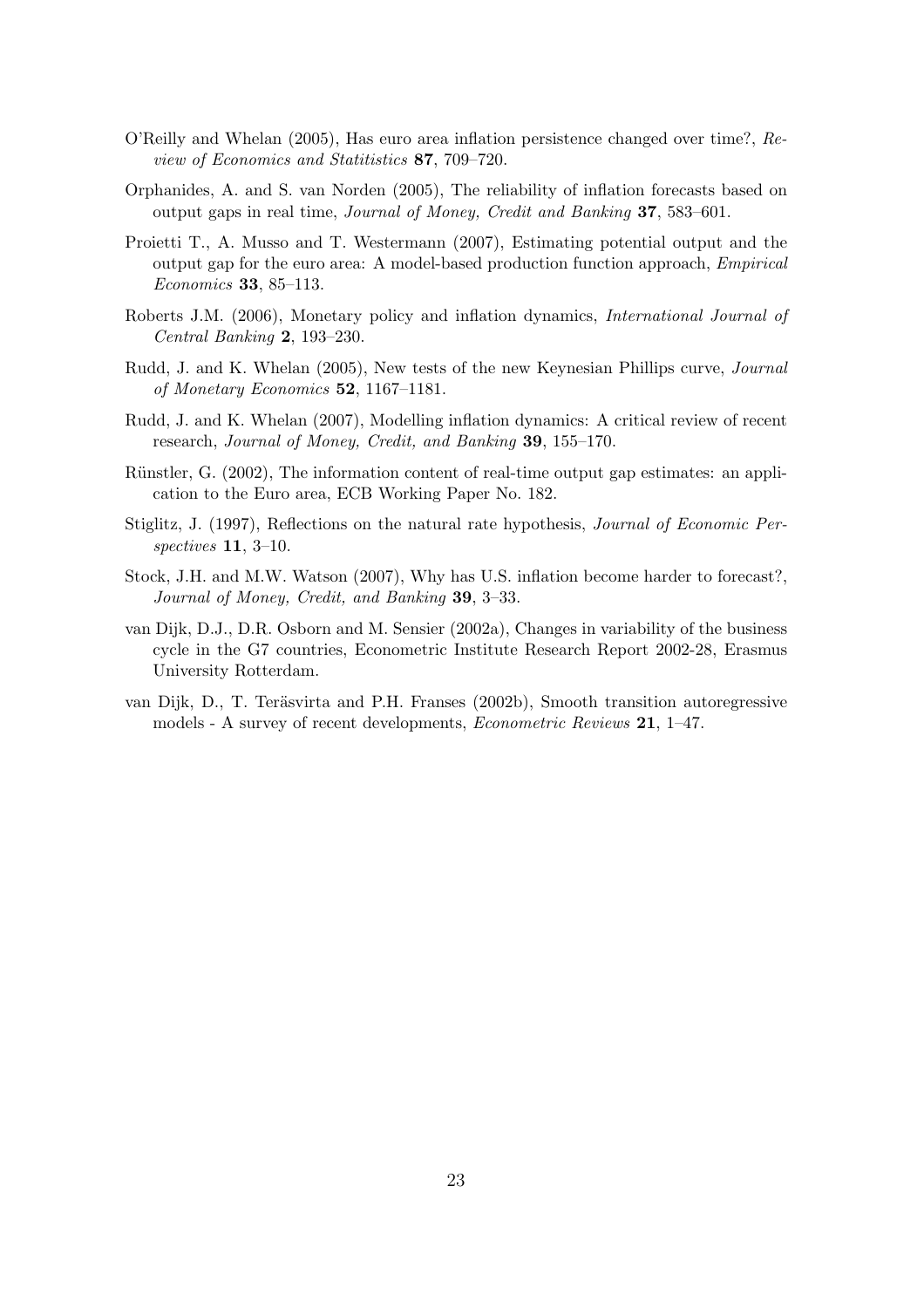|            |         |         |                 |          | Correlation |      |      |      |      |      |
|------------|---------|---------|-----------------|----------|-------------|------|------|------|------|------|
|            | Mean    | St.dev. | <b>Skewness</b> | Kurtosis | CC          | PIC. | BIV  | ΒK   | ΗP   | UС   |
|            |         |         |                 |          |             |      |      |      |      |      |
| CC         | $-0.01$ | 1.07    | $-0.22$         | 2.78     |             | 0.87 | 0.61 | 0.75 | 0.74 | 0.63 |
| <b>PIC</b> | $-0.03$ | 1.42    | 0.03            | 2.62     |             |      | 0.83 | 0.81 | 0.82 | 0.59 |
| BIV        | $-0.06$ | 1.76    | 0.15            | 2.16     |             |      |      | 0.82 | 0.79 | 0.52 |
| ΒK         | 0.11    | 0.92    | 0.43            | 3.39     |             |      |      |      | 0.97 | 0.81 |
| HP         | 0.02    | 0.97    | 0.25            | 3.06     |             |      |      |      |      | 0.83 |
| UC         | $-0.01$ | 0.63    | $-0.01$         | 4.07     |             |      |      |      |      |      |
|            |         |         |                 |          |             |      |      |      |      |      |

Table 1: Output gap measures - summary statistics

 $\emph{Note:}$  The table presents summary statistics for quarterly output gap measures for the Euro area for the period 1970:1-2005:4. CC, PIC and BIV are obtained from the common cycles, the pseudo-integrated cycles, and the bivariate versions, respectively, of the multivariate unobserved components model of Proietti et al. (2007). BK denotes the Baxter-King bandpass filter, HP the Hodrick-Prescott filter, and UC a univariate unobserved components model applied to quarterly real GDP.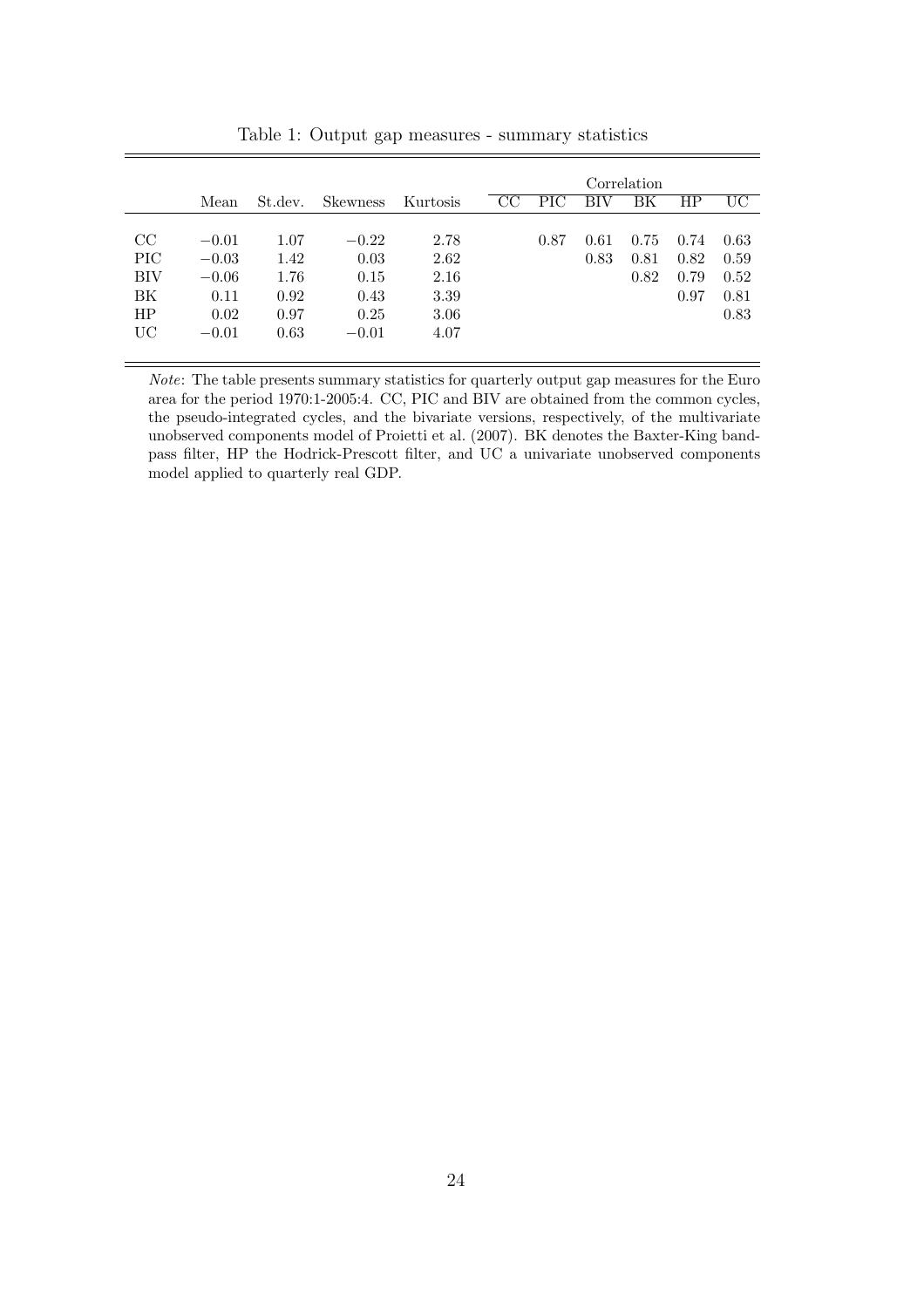|                    |       |                                            |                |                |                          | Model with change  |                |                          | Model with change |                |  |  |  |
|--------------------|-------|--------------------------------------------|----------------|----------------|--------------------------|--------------------|----------------|--------------------------|-------------------|----------------|--|--|--|
| Transition         |       | Linear model                               |                |                | in mean                  |                    |                | in mean and slope        |                   |                |  |  |  |
| variable $s_t$     | $k =$ | $\mathbf{1}$                               | $\overline{2}$ | $\overline{3}$ | $\mathbf{1}$             | $\overline{2}$     | $\overline{3}$ | $\overline{1}$           | $\overline{2}$    | $\overline{3}$ |  |  |  |
|                    |       |                                            |                |                |                          |                    |                |                          |                   |                |  |  |  |
|                    |       |                                            |                |                |                          | Intercept $\alpha$ |                |                          |                   |                |  |  |  |
| $\pi_{t-1}$        |       |                                            | 0.599          | 0.790          | $\overline{a}$           | 0.200              | 0.174          | $\overline{\phantom{m}}$ | 0.242             | 0.163          |  |  |  |
| $\Delta \pi_{t-1}$ |       | $\overline{\phantom{a}}$                   | 0.953          | 0.772          | $\overline{\phantom{m}}$ | 0.431              | 0.408          | $\overline{\phantom{0}}$ | 0.194             | 0.355          |  |  |  |
| $x_t$              |       | $\overline{\phantom{a}}$                   | 0.355          | 0.190          | $\overline{\phantom{m}}$ | 0.998              | 0.823          | $\overline{\phantom{0}}$ | 0.385             | 0.245          |  |  |  |
| $\Delta x_t$       |       | 0.266                                      | 0.433          | 0.299          | 0.510                    | 0.667              | 0.295          | 0.688                    | 0.667             | 0.239          |  |  |  |
| t                  |       | 0.000                                      | 0.000          | 0.000          | 0.860                    | 0.928              | 0.607          | 0.982                    | 0.909             | 0.983          |  |  |  |
|                    |       |                                            |                |                |                          | Persistence $\rho$ |                |                          |                   |                |  |  |  |
| $\pi_{t-1}$        |       | 0.175                                      | 0.307          | 0.026          | 0.173                    | 0.063              | 0.097          | 0.133                    | 0.072             | 0.064          |  |  |  |
| $\Delta \pi_{t-1}$ |       | 0.586                                      | 0.790          | 0.162          | 0.417                    | 0.239              | 0.176          | 0.396                    | 0.386             | 0.179          |  |  |  |
| $x_t$              |       | 0.008                                      | 0.008          | 0.019          | 0.052                    | 0.095              | 0.196          | 0.369                    | 0.156             | 0.083          |  |  |  |
| $\Delta x_t$       |       | 0.289                                      | 0.445          | 0.336          | 0.462                    | 0.704              | 0.630          | 0.195                    | 0.366             | 0.444          |  |  |  |
| $\bar{t}$          |       | 0.001                                      | $0.001\,$      | 0.003          | 0.525                    | 0.393              | 0.602          | 0.734                    | 0.548             | 0.731          |  |  |  |
|                    |       |                                            |                |                |                          |                    |                |                          |                   |                |  |  |  |
|                    |       |                                            |                |                |                          | Slope $\gamma$     |                |                          |                   |                |  |  |  |
| $\pi_{t-1}$        |       | 0.007                                      | 0.023          | 0.057          | 0.047                    | 0.141              | 0.167          | 0.625                    | 0.051             | 0.032          |  |  |  |
| $\Delta\pi_{t-1}$  |       | 0.008                                      | 0.028          | 0.067          | 0.052                    | 0.149              | 0.217          | 0.560                    | 0.090             | 0.090          |  |  |  |
| $x_t$              |       | 0.355                                      | 0.190          | 0.340          | 0.998                    | 0.823              | 0.823          | 0.385                    | 0.245             | 0.459          |  |  |  |
| $\Delta x_t$       |       | 0.851                                      | $\,0.091\,$    | 0.110          | 0.903                    | 0.468              | 0.437          | 0.748                    | 0.662             | 0.238          |  |  |  |
| $t\,$              |       | 0.001                                      | 0.002          | 0.001          | 0.004                    | 0.011              | 0.028          | 0.993                    | 0.994             | 0.914          |  |  |  |
|                    |       |                                            |                |                |                          |                    |                |                          |                   |                |  |  |  |
|                    |       | Residual variance $\sigma_{\varepsilon}^2$ |                |                |                          |                    |                |                          |                   |                |  |  |  |
| $\pi_{t-1}$        |       | 0.100                                      | 0.103          | 0.160          | 0.047                    | 0.026              | 0.025          | 0.142                    | 0.115             | 0.117          |  |  |  |
| $\Delta \pi_{t-1}$ |       | 0.119                                      | 0.171          | 0.111          | 0.049                    | 0.018              | 0.025          | 0.147                    | 0.115             | 0.117          |  |  |  |
| $x_t$              |       | 0.213                                      | 0.164          | 0.304          | 0.466                    | 0.302              | 0.304          | 0.249                    | 0.300             | 0.176          |  |  |  |
| $\Delta x_t$       |       | 0.964                                      | 0.026          | 0.038          | 0.368                    | 0.036              | 0.060          | 0.588                    | 0.137             | 0.244          |  |  |  |
| $t\,$              |       | 0.106                                      | 0.127          | 0.080          | 0.067                    | 0.074              | 0.027          | 0.178                    | 0.164             | 0.119          |  |  |  |

Table 2: LM-type tests for nonlinearity and time-varying parameters in Phillips curve specifications for GDP deflator

*Note:* The table presents  $p$ -values of  $F$ -tests for (remaining) nonlinearity and instability in Phillips curve specifications for quarterly inflation based on the euro area GDP deflator for the period 1971:4-2005:4. The headings 'Linear', 'Model with change in mean', and 'Model with change in mean and slope' refer to the specifications in  $(2)$ ,  $(7)$ , and  $(11)$ , respectively. Tests are conducted for the intercept  $\alpha$  (first panel), the persistence parameter  $\rho$  (second panel), the slope coefficient  $\gamma$  (third panel), and the residual variance  $\sigma_{\varepsilon}^2$  (fourth panel). Tests are based on auxiliary regressions involving terms  $v_ts_t, v_ts_t^2, \ldots, v_ts_t^k$ , where  $v_t$  is a constant, lagged inflation  $\pi_{t-1}$  or the output gap  $x_t$  and  $s_t$  is the transition variable in the logistic function (4) under the alternative.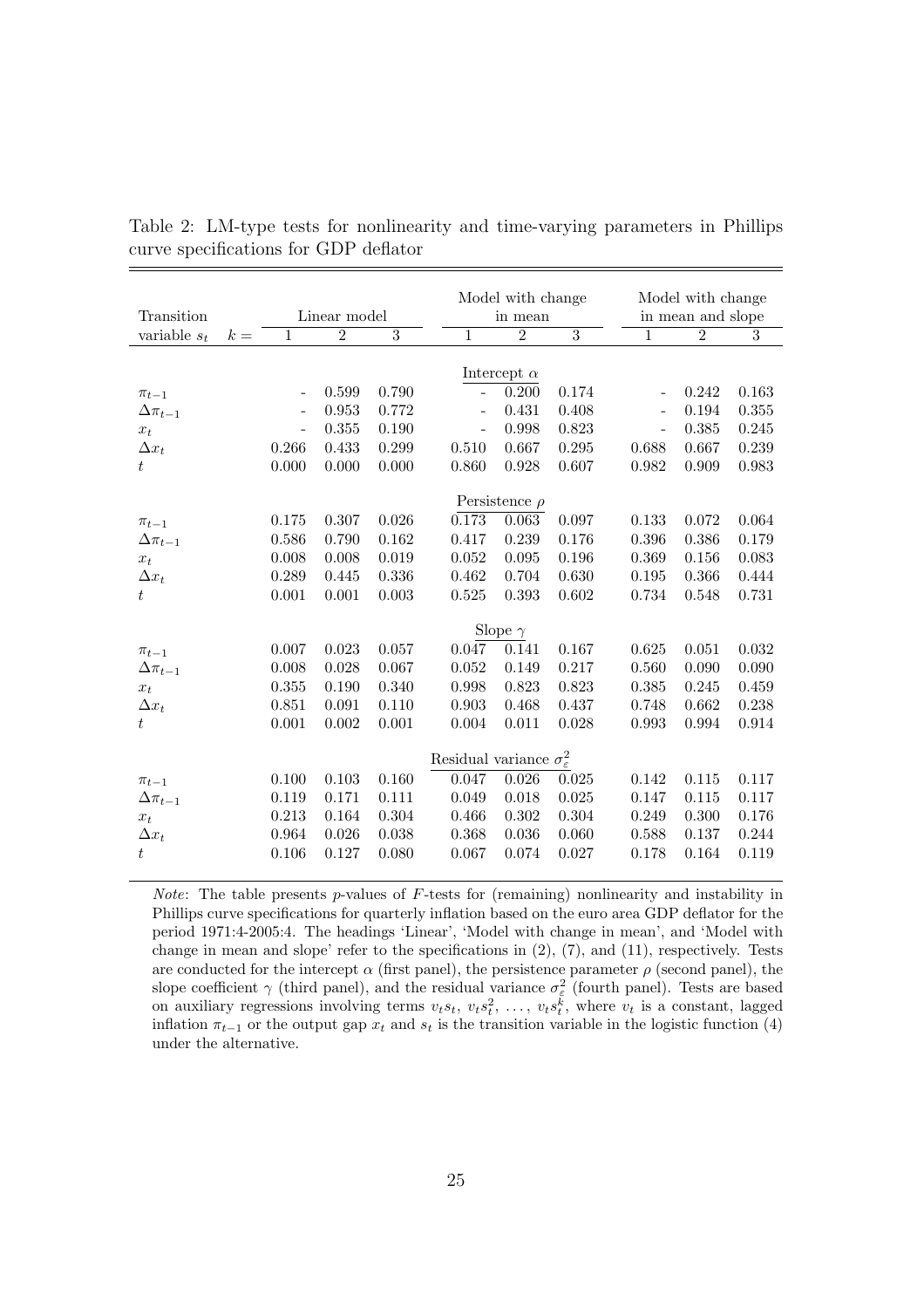|                              | PC.       | AVG       |                   |      |               | CC PIC BIV BK                                                                                                                      | HP                      | UC   |
|------------------------------|-----------|-----------|-------------------|------|---------------|------------------------------------------------------------------------------------------------------------------------------------|-------------------------|------|
| $\gamma_1^*$<br>$\gamma_2^*$ |           |           |                   |      |               | $1.042$ $1.115$ $1.384$ $1.495$ $1.546$ $0.855$ $0.830$ $0.833$<br>$0.300$ $0.304$ $0.311$ $0.179$ $0.369$ $0.222$ $0.154$ $0.102$ |                         |      |
| $\zeta$<br>$\kappa$          | 4.20 3.75 | 39.6 39.6 | 4.20<br>39.3 42.8 | 20.0 | 0.207<br>34.0 | 80.4                                                                                                                               | 20.0 0.526 20.0<br>79.6 | 40.1 |

Table 3: Output gap measures - sensitivity analysis

*Note:* The table presents estimates of the parameters in the time-varying slope  $\gamma_t$ defined in (10), which is used in the Phillips curve specification given in (9) for different choices of the output gap measure  $x_t$ .  $\gamma_i^* = \gamma_i \times \sigma_x$ ,  $i = 1, 2$ , where  $\sigma_x$  denotes the sample standard deviation of  $x_t$ . CC, PIC and BIV are obtained from the common cycles, the pseudo-integrated cycles, and the bivariate versions, respectively, of the multivariate unobserved components model of Proietti et al. (2007). BK denotes the Baxter-King band-pass filter, HP the Hodrick-Prescott filter, and UC a univariate unobserved components model applied to quarterly real GDP. PC denotes the first principal component of these six measures, while AVG denotes their simple average.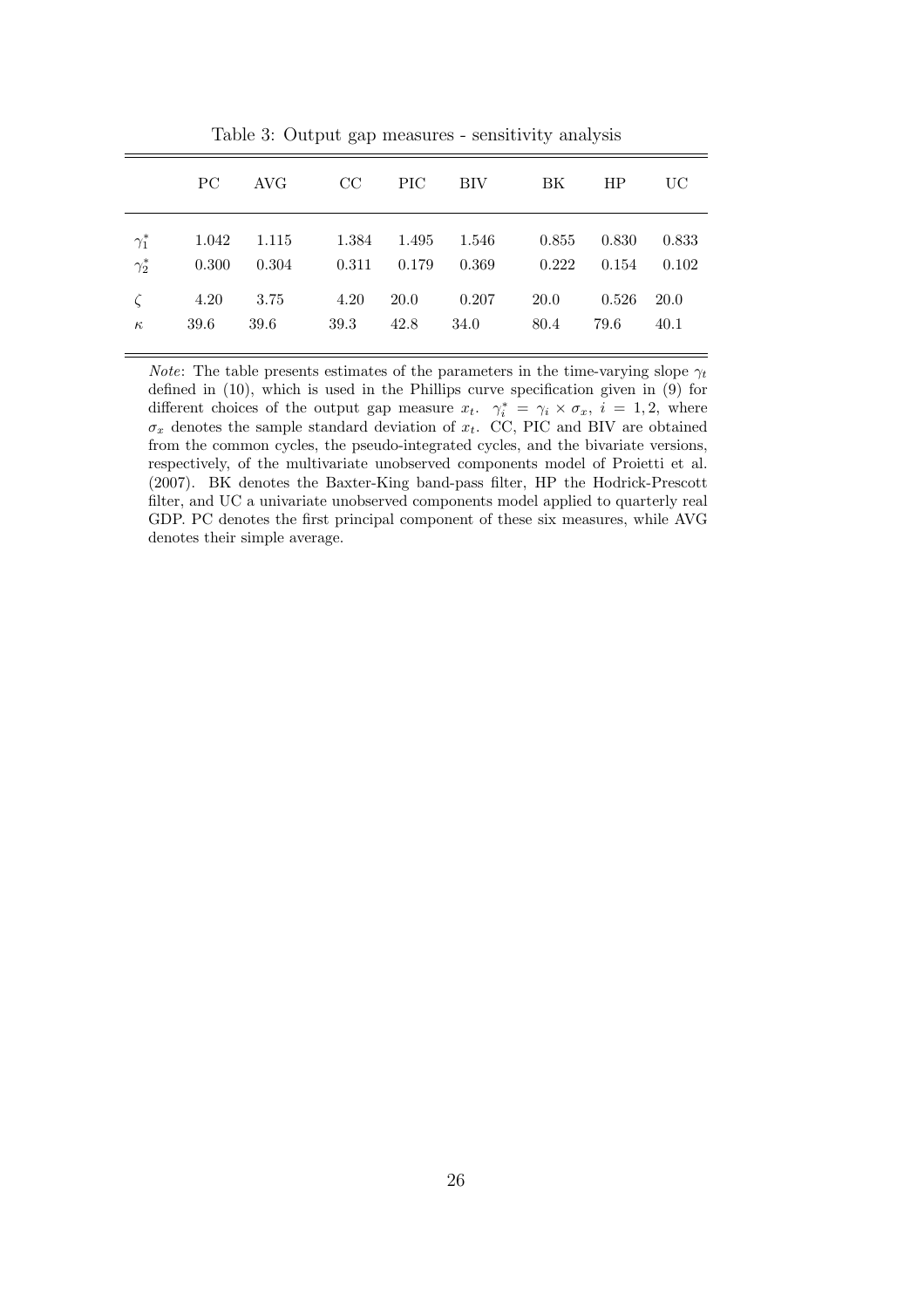



Note: The graph shows annualised quarter on quarter inflation rates for the euro area GDP deflator and HICP for the period 1970:2-2005:4.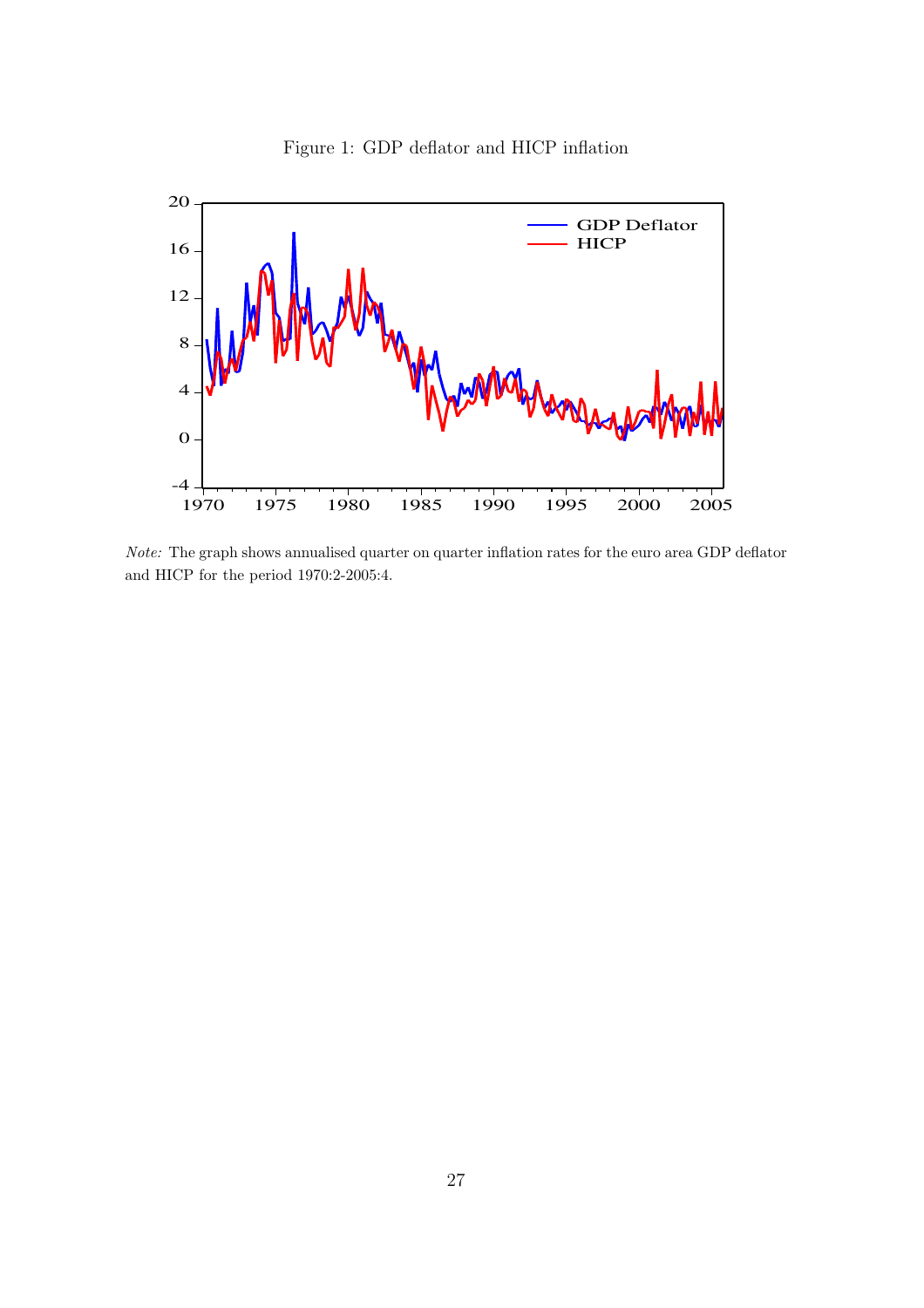Figure 2: Output gap measures



Note: The graphs show measures of the quarterly output gap. In Panel a), CC, PIC and BIV denote measures are obtained from the common cycles, the pseudo-integrated cycles, and the bivariate versions, respectively, of the multivariate unobserved components model of Proietti et al. (2007). In Panel b), BK denotes the Baxter-King band-pass filter, HP the Hodrick-Prescott filter, and UC a univariate unobserved components model applied to quarterly real GDP.

Figure 3: Principal component of output gap measures



Note: The graph shows the first principal component of the six output gap measures for the period 1970:1-2005:4.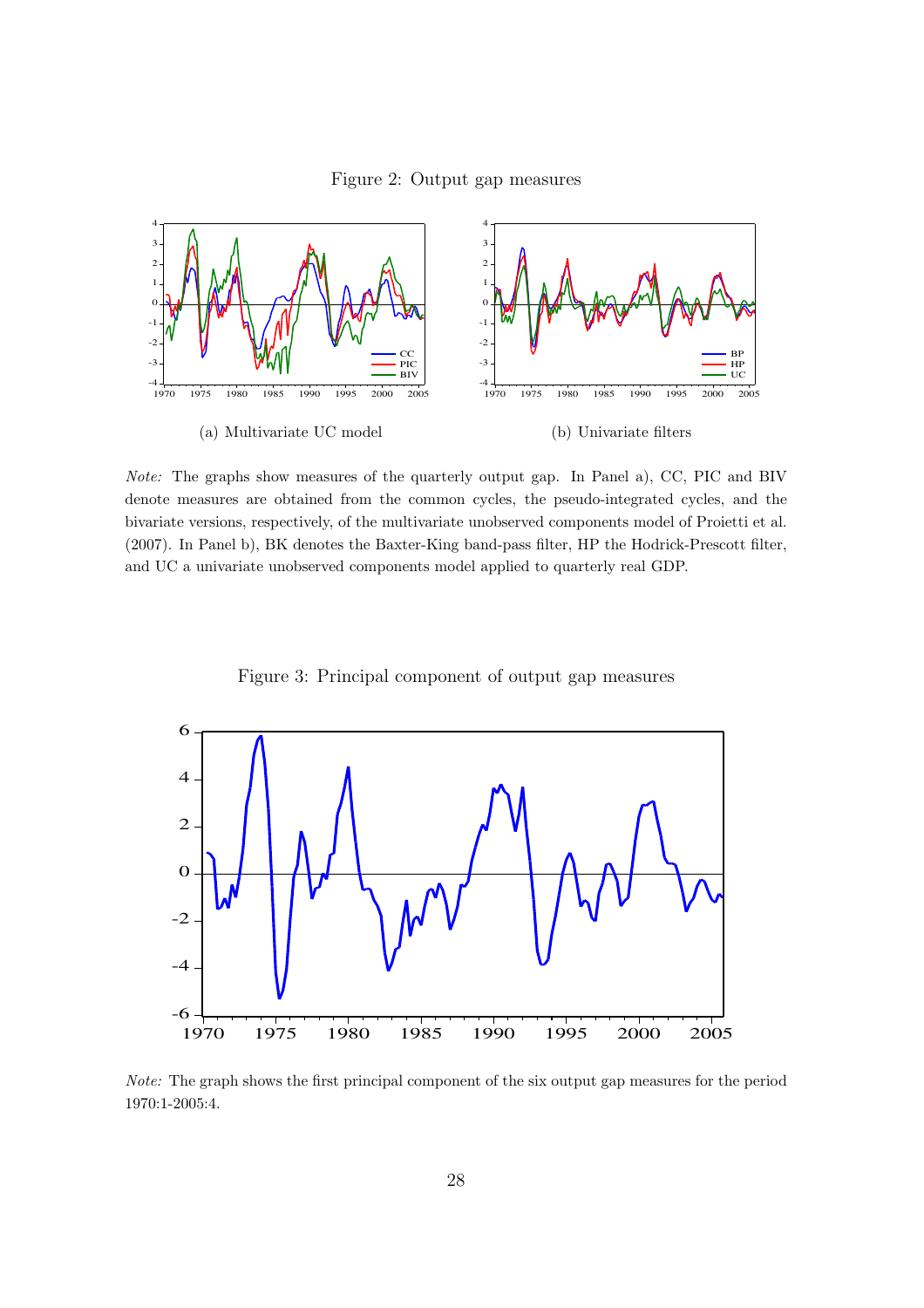

Figure 4: Price shocks: euro nominal effective exchange rate and oil price

Note: The graphs show the quarterly euro nominal effective exchange rate and oil price for the period 1970:1-2005:4.



Figure 5: GDP deflator and time-varying mean

Note: The graph shows annualised quarter on quarter inflation rates for the euro area GDP deflator and the time-varying mean in the Phillips curve specification (7).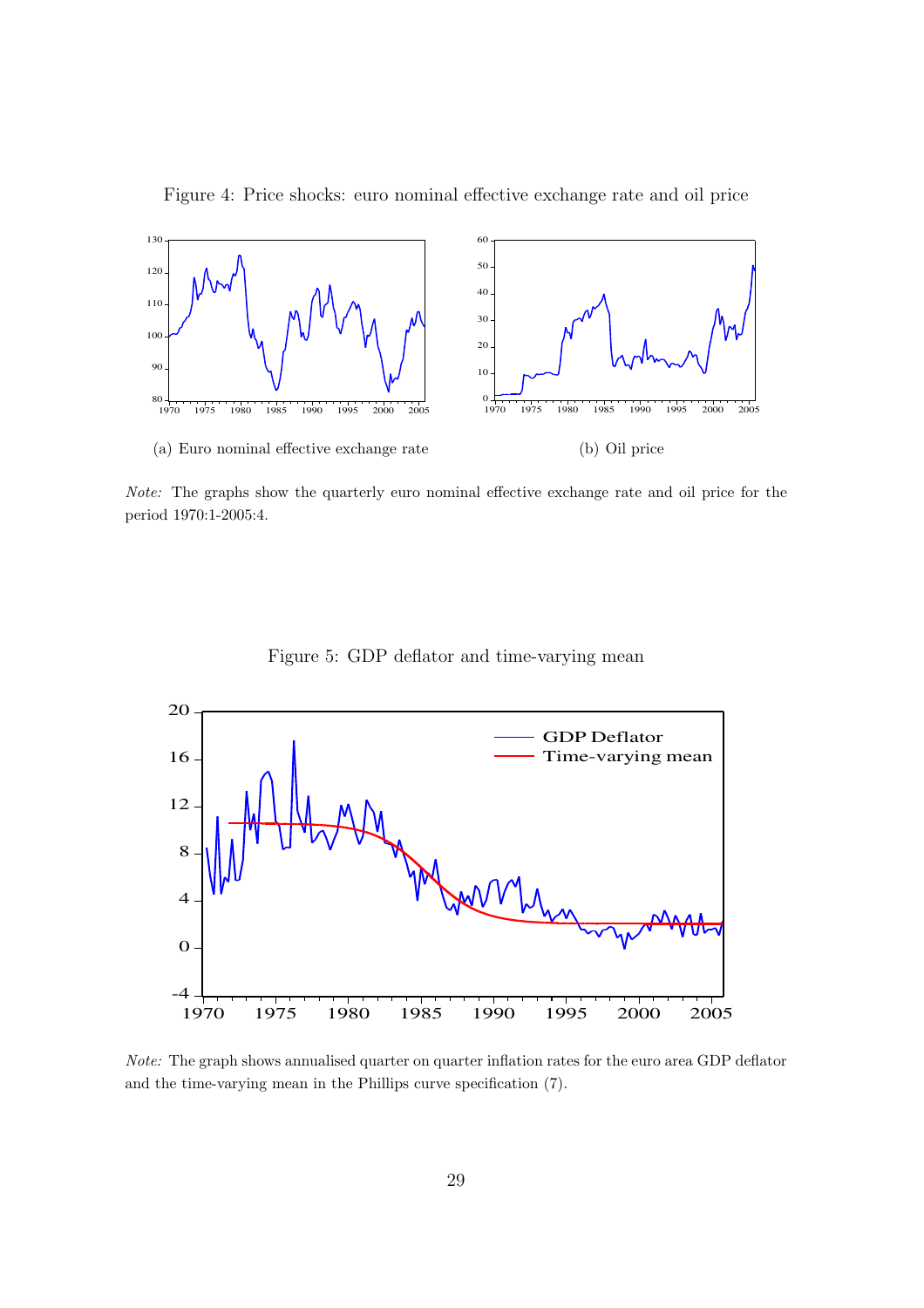

Figure 6: GDP deflator and the output gap

Note: The graphs show scatterplots of the quarterly output gap against the annualised quarter on quarter inflation rate for the euro area GDP deflator for the periods 1971:4-1979:4 and 1990:1- 2005:4. The solid red line shows the relationship  $\hat{\pi}_t = \overline{\pi} + \hat{\gamma}_i x_t$  for  $i = 1, 2$  where  $\hat{\gamma}_i$  are the nonlinear least squares estimates from (11) and  $\bar{\pi}$  is the sample mean inflation rate over the respective subperiods.

Figure 7: Difference between HICP and GDP deflator inflation



Note: The graph shows the difference between the annualised quarter on quarter inflation rates for the euro area HICP and GDP deflator for the period 1970:2-2005:4. The red line is the time-varying mean in the specification (14).